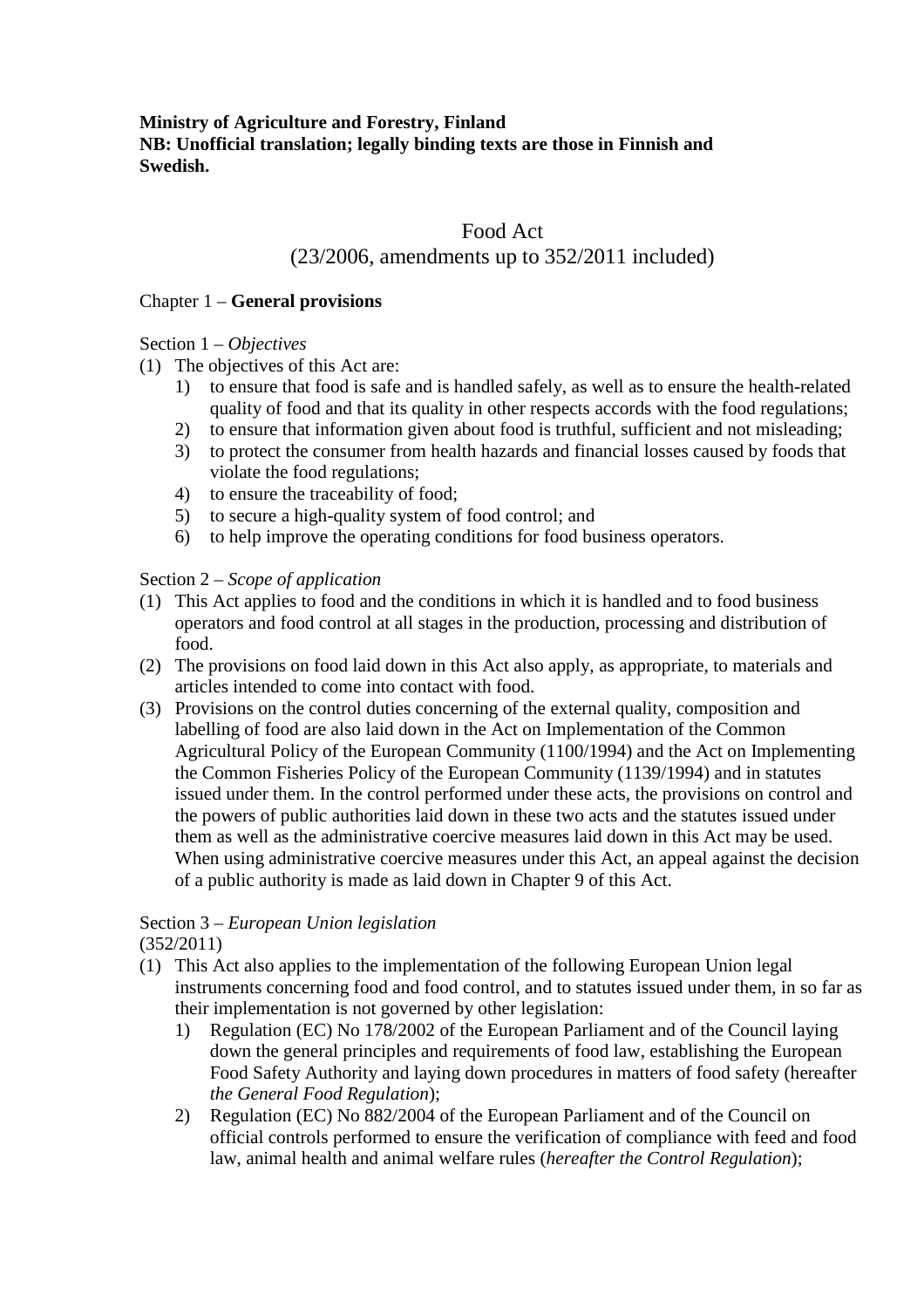- 3) Regulation (EC) No 852/2004 of the European Parliament and of the Council on the hygiene of foodstuffs (hereafter *the General Food Hygiene Regulation*);
- 4) Regulation (EC) No 853/2004 of the European Parliament and of the Council laying down specific hygiene rules for food of animal origin (hereafter *the Foodstuffs of Animal Origin Hygiene Regulation*);
- 5) Regulation (EC) No 854/2004 of the European Parliament and of the Council laying down specific rules for the organisation of official controls on products of animal origin intended for human consumption (hereafter *the Foodstuffs of Animal Origin Control Regulation*);
- 6) Regulation (EC) No 1829/2003 of the European Parliament and of the Council on genetically modified food and feed (hereafter *the GMO Regulation*);
- 7) Regulation (EC) No 1830/2003 of the European Parliament and of the Council concerning the traceability and labelling of genetically modified organisms and the traceability of food and feed products produced from genetically modified organisms and amending Directive 2001/18/EC;
- 8) Regulation (EC) No 258/97 of the European Parliament and of the Council concerning novel foods and novel food ingredients (hereafter *the Novel Foods Regulation*);
- 9) Council Regulation (EEC) No 315/93 laying down Community procedures for contaminants in food;
- 10) Regulation (EC) No 1935/2004 of the European Parliament and of the Council on materials and articles intended to come into contact with food and repealing Directives 80/509/EEC and 89/109/EEC;
- 11) Regulation (EC) No 999/2001 of the European Parliament and of the Council laying down rules for the prevention, control and eradication of certain transmissible spongiform encephalopathies (hereafter *the TSE Regulation*);
- 12) Regulation (EC) No 2160/2003 of the European Parliament and of the Council on the control of salmonella and other specified food-borne zoonotic agents;
- 13) Regulation (EC) No 396/2005 of the European Parliament and of the Council on maximum residue levels of pesticides in or on food and feed of plant and animal origin and amending Council Directive 91/414/EEC;
- 14) Regulation (EC) No 1924/2006 of the European Parliament and of the Council on nutrition and health claims made on foods (hereafter *the Claims Regulation*);
- 15) Regulation (EC) No 1925/2006 of the European Parliament and of the Council on the addition of vitamins and minerals and of certain other substances to foods (hereafter *the Supplements Regulation*);
- 16) Regulation (EC) No 1333/2008 of the European Parliament and of the Council on food additives (hereafter *the Food Additives Regulation*);
- 17) Regulation (EC) No 1334/2008 of the European Parliament and of the Council on flavourings and certain food ingredients with flavouring properties for use in and on foods and amending Council Regulation (EEC) No 1601/91, Regulations (EC) No 2232/96 and (EC) No 110/2008 and Directive 2000/13/EC (hereafter *the Flavourings Regulation*);
- 18) Regulation (EC) No 1332/2008 of the European Parliament and of the Council on food enzymes and amending Council Directive 83/417/EEC, Council Regulation (EC) No 1493/1999, Directive 2000/13/EC, Council Directive 2001/112/EC and Regulation (EC) No 258/97 (hereafter *the Enzymes Regulation*);
- 19) Regulation (EC) No 1331/2008 of the European Parliament and of the Council establishing a common authorisation procedure for food additives, food enzymes and food flavourings (hereafter *the Authorisation Procedure Regulation*).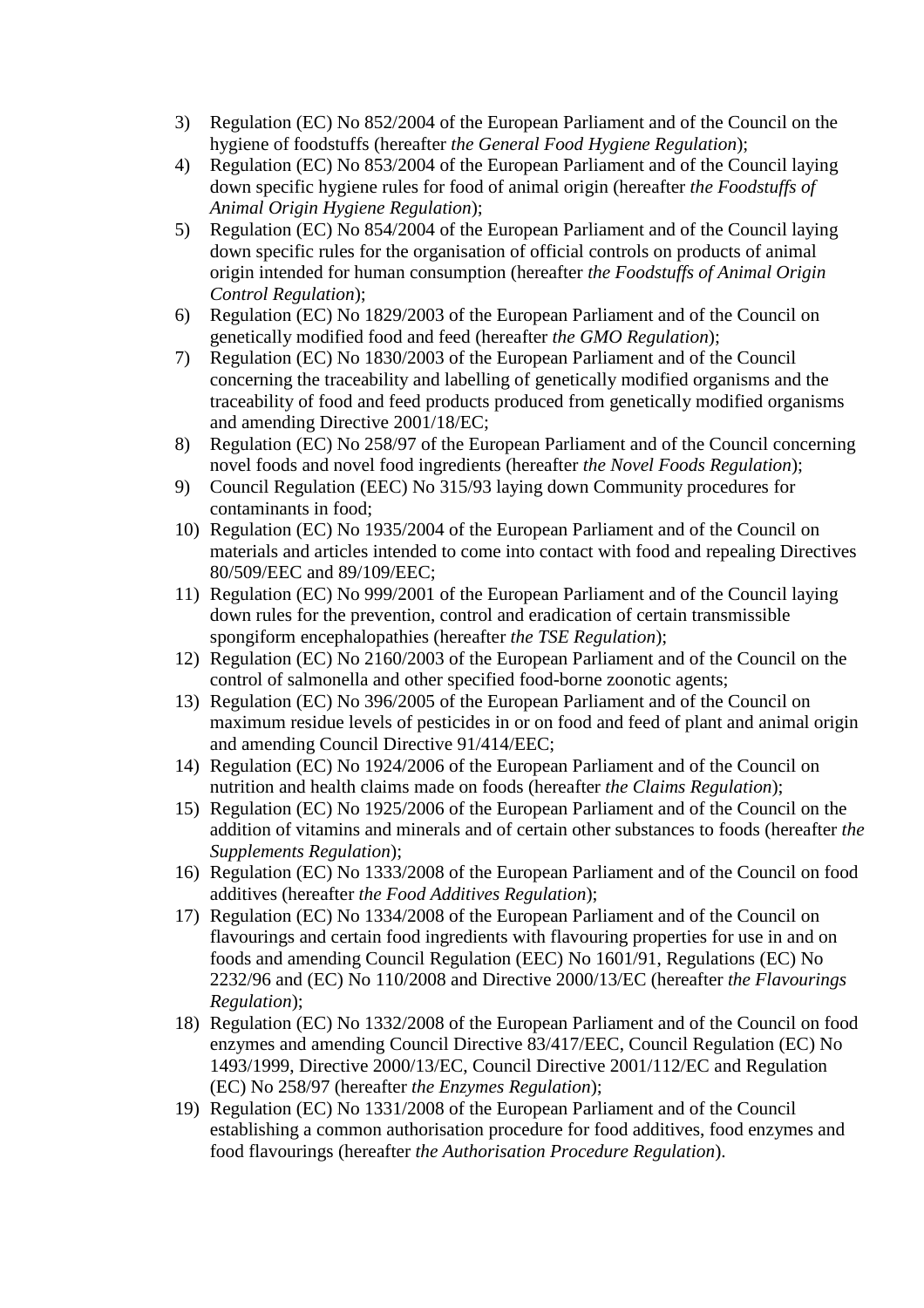- (2) When references are made in this Act to a legal instrument of the European Union, this means the legal instrument in question together with subsequent amendments to it.
- (3) To the extent that Regulation (EC) No 1069/2009 of the European Parliament and of the Council laying down health rules as regards animal by-products and derived products not intended for human consumption and repealing Regulation (EC) No 1774/2002 (Animal byproducts Regulation (hereafter the By-Products Regulation) concerns food premises under this Act or operations conducted within them, the competent control authorities are the Finnish Food Safety Authority, the Regional State Administrative Agencies and the municipal control authorities as laid down in the provisions on their respective spheres of competence in this Act.
- (4) The competent authorities in the control of Commission Regulation (EC) No 2065/2001 laying down detailed rules for the application of Council Regulation (EC) No 104/2000 as regards informing consumers about fishery and aquaculture products are the Finnish Food Safety Authority, the Regional State Administrative Agencies and the municipal food control authorities as laid down in the provisions on their respective spheres of competence in this Act.
- (5) The provisions of this Act concerning the European Union or the Member States of the European Union also apply to the European Economic Area (EEA) and the states belonging to it.

# Section 4 – *Limits to the scope*

- (1) This Act does not apply to:
	- 1) primary production of a private household for its own use;
	- 2) food preparation, handling or storage in a private household where the food is for the household's own use;
	- 3) alcoholic beverages or alcoholic preparations to the extent that there are provisions on these in other legislation.
- (2) Chapter 3 of this Act does not apply to operations referred to in section 13(6) or 22(4). (352/2011)

#### Section 5 - *Relation to other legislation*

(1) Provisions on requirements concerning the health status of persons who handle food are also laid down in the Communicable Diseases Act (583/1986). Provisions on the quality of drinking water and on the prevention of waterborne diseases are laid down in the Health Protection Act (763/1994). Provisions on combating animal diseases and diseases that are transmissible from animals to humans, with impacts on food safety, are also laid down in the Animal Disease Act (55/1980). Provisions on the import requirements and import control of foodstuffs of animal origin imported from countries outside the European Community are laid down in the Act on Veterinary Border Inspections (1192/1996). Provisions on the criteria for assessing the radiation safety of food are laid down in the Radiation Act (592/1991).

# Section 6 – *Definitions*

- (1) In this Act:
	- 1) *food* means food as defined in Article 2 of the General Food Regulation;
	- 2) *foodstuff of animal origin* means a product of animal origin as defined in Annex I, paragraph 8.1 of the Foodstuffs of Animal Origin Hygiene Regulation, excluding food containing both products of plant origin and processed products of animal origin as referred to in Article 1(2) of the same Regulation;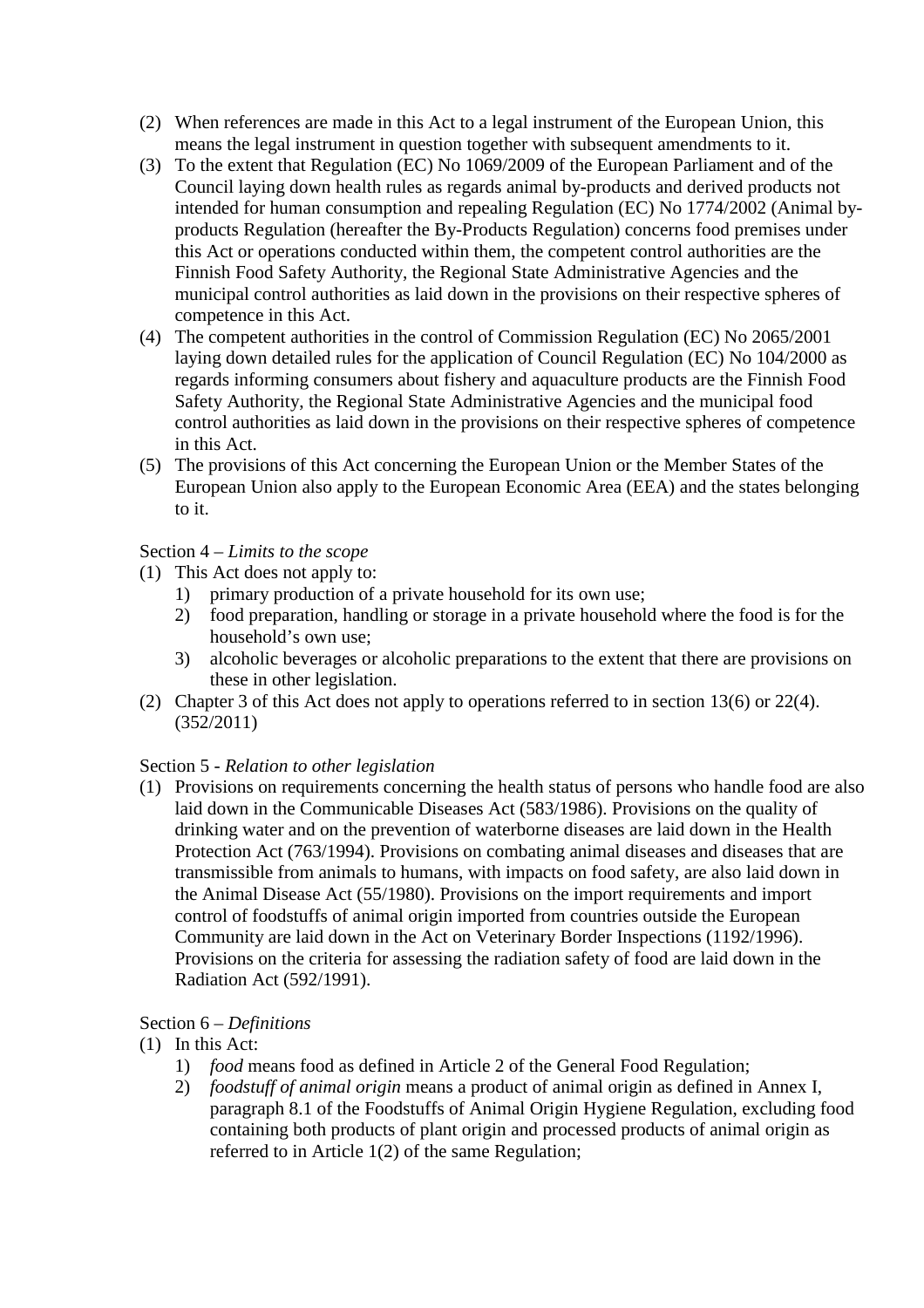- 3) *wild game* means wild game as defined in Annex I, paragraph 1.5 of the Foodstuffs of Animal Origin Hygiene Regulation, and seals;
- 4) *food regulations* mean provisions of this Act or issued under it and provisions of the European Community falling within the scope of this Act;
- 5) *food control* means general guidance and advice on food regulations as well as the control measures by means of which the competent authority is able to establish that food, information about it, the procedures and conditions for handling it, and the activities of the food business operator comply with the food regulations;
- 6) *control authority* means the State and municipal authorities managing the control duties referred to in this Act;
- 7) *external control body* means a natural person or a corporate body subject to private or public law, or an enterprise which, authorised by a control authority, performs a control-related expert, research or inspection task defined by the control authority;
- 8) *health hazard* means any biological, chemical or physical factor or circumstance that may endanger food safety;
- 9) *first destination* means food premises in Finland which are the first to receive foodstuffs of animal origin supplied to Finland from another Member State of the European Union, and food premises which receive such food from an intermediate storage facility in the form of undivided import consignments after storage of less than 48 hours;
- 10) *consumer* means the final consumer as defined in Article 3(18) of the General Food Regulation;
- 11) *food business operator* means a natural or legal person as defined in Article 3(3) of the General Food Regulation;
- 12) *first destination operator* means a natural or legal person importing or forwarding foodstuffs of animal origin to Finland from another Member State of the European Union;
- 13) *food production, processing or distribution stage* means any stage from primary production to the consumer as defined in Article 3(16) of the General Food Regulation;
- 14) *other conveyance* means the conveyance of food at no charge in the form of aid, a gift or a sample, or for testing or other similar purpose;
- 15) *own-check* means a food business operator's own system for ensuring that food, places of primary production and food premises, together with the operations conducted in these places and premises, meet the requirements set for them in the food regulations;
- 16) *traceability* means the ability to trace food or food ingredient as defined in Article 3(15) of the General Food Regulation;
- 17) *materials and articles intended to come into contact with food* mean receptacles, utensils , packaging materials and other materials and articles that, when used for their intended purpose, come into contact with food;
- 18) *food premises* mean any building or premises or part thereof or other outdoor or indoor space in which food meant for sale or conveyance is prepared, stored, transported, marketed, served or otherwise handled, excluding a place of primary production;
- 18a) *movable food premises* mean movable or temporary premises referred to in Annex II, Chapter III of the General Food Hygiene Regulation, such as a mobile kiosk, sales vehicle, marquee or other mobile equipment; (1137/2008));
- 19) *repealed by 352/2011*;
- 20) *retail sale* means retailing as defined in Article 3(7) of the General Food Regulation;
- 21) *repealed by 352/2011*;
- 22) *reindeer slaughterhouse* means a slaughterhouse in which reindeer are slaughtered, but not a slaughterhouse referred to in section 23 in which reindeer are slaughtered only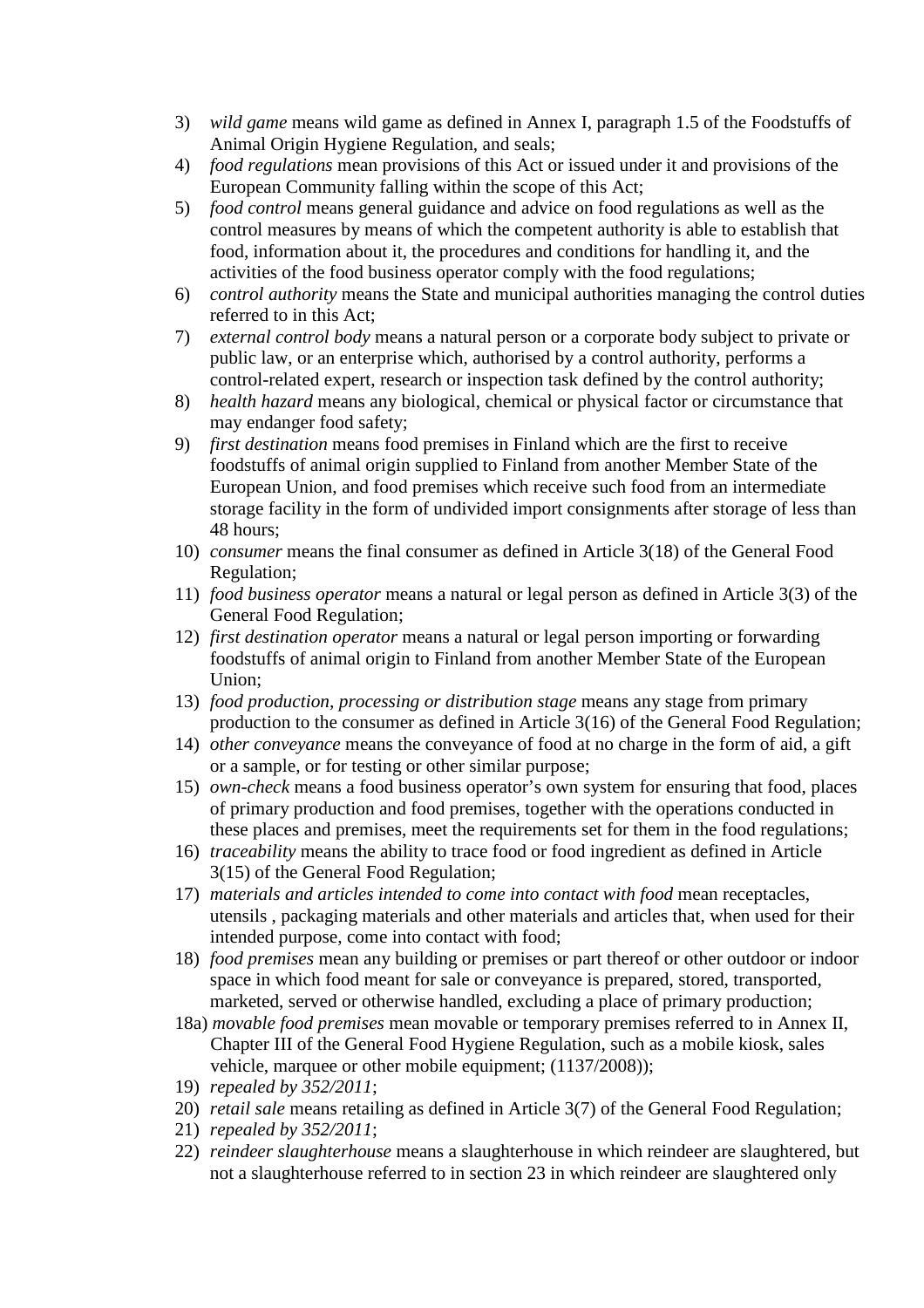occasionally; besides reindeer small numbers of animals belonging to other animal species may also be slaughtered in reindeer slaughterhouse; (352/2011)

- 23) *slaughterhouse* means a slaughterhouse other than one referred to in paragraph 22 above; (352/2011)
- 24) *primary production* means primary production as defined in Article 3(17) of the General Food Regulation;
- 25) *primary production site* means a farm, horticultural enterprise or other place in which primary production of food is practised;
- 26) *private household* means the household of a family or individual;
- 27) *zoonosis* means any disease or infection that may transmit directly or indirectly between animals and humans under natural conditions;
- 28) *zoonotic agent* means any virus, bacterium, fungus, parasite or other biological pathogen that can cause zoonosis; and
- 29) *hygiene* means food hygiene as defined in Article 2 of the General Food Hygiene Regulation.

### Section 6a – *Consideration of risks*

(1) The type and extent of the activity practised by the food business operator as well as other factors with impacts on food safety and consumer protection associated with food must be taken into account when implementing obligations laid down in this Act and under it and in controlling the compliance with them, unless otherwise provided in the law or under it. (352/2011)

# Chapter 2 – **Requirements concerning food, food producing animals, food premises and places of primary production**

#### Section 7 – *General requirements concerning food*

- (1) Food must be fit for human consumption in terms of its chemical, physical, microbiological and health-related quality and composition and other properties, and must not present any hazard to human health or mislead the consumer. Provisions on general requirements for food safety are also laid down in Article 14 of the General Food Regulation and in Article 4 of the General Food Hygiene Regulation. Provisions on requirements concerning the safety of food imported into and exported from the European Union are laid down in Articles 11 and 12 of the General Food Regulation. Provisions on requirements concerning foodstuffs of animal origin are also laid down in Article 3 of the Foodstuffs of Animal Origin Hygiene Regulation.
- (2) Further provisions by Decree of the Ministry of Agriculture and Forestry are issued on
	- 1) food composition, the microbiological quality of food and contaminants contained in food,
	- 2) external quality of vegetables;
	- 3) food additives, flavourings, enzymes, nutrients and processing aids;
	- 4) materials and articles intended to come into contact with food, as well as on their use and purity requirements.
	- (989/2007)

*Subsections 3 and 4 repealed by 989/2007* 

Section 8 – *Requirements concerning certain foods*  (352/2011)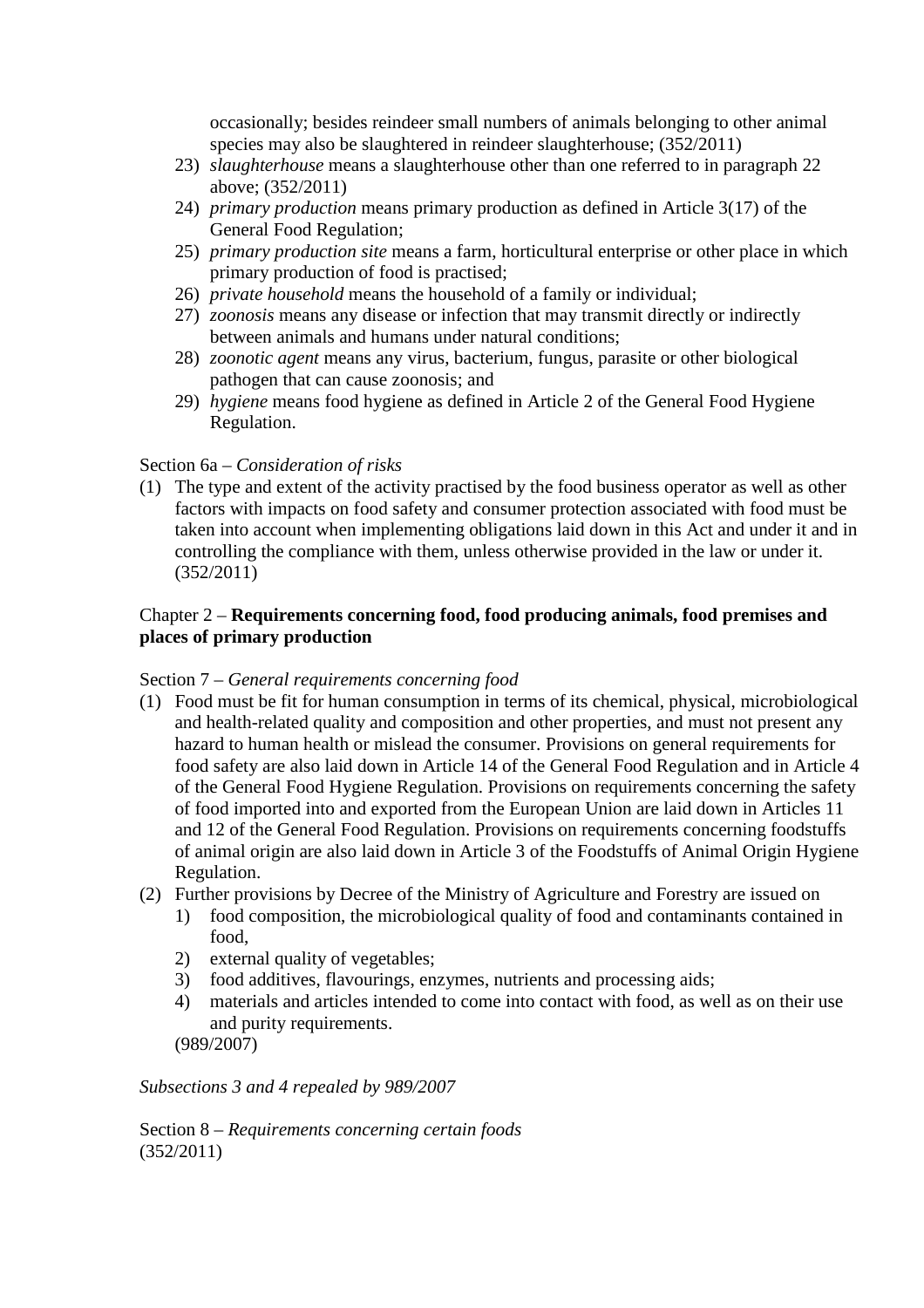- (1) Adding vitamins, minerals and other comparable substances with a nutritional or physiological effect to food is only permitted if it does not present a hazard to human health. A food business operator who prepares a foodstuff that falls within the scope of the Supplements Regulation or has such foodstuff prepared or imports such foodstuff shall notify this to the Finnish Food Safety Authority. Further provisions on the notification and other national arrangements required for the application of the Supplements Regulation are issued by Decree of the Ministry of Agriculture and Forestry.
- (2) A food business operator who prepares a food supplement or has a food supplement prepared or imports a food supplement shall notify this to the Finnish Food Safety Authority. A notification is also required when the composition of the product changes as regards its characteristic substances. Further provisions on the notification are issued by Decree of the Ministry of Agriculture and Forestry.
- (3) The Novel Food Board operates in conjunction with the Ministry of Agriculture and Forestry as the competent food assessment body referred to in Article 4(3) of the Novel Foods Regulation. The Novel Food Board performs the initial assessments connected with the placing on the market of novel foods referred to in Article 6 of the Novel Foods Regulation and evaluates the initial assessments made in other Member States of the European Union. The members, deputy members, chair and vice chair of the Novel Food Board are designated by the Ministry of Agriculture and Forestry. Provisions on the eligibility requirements and term of office of members of the Novel Food Board, the organisation of the Board's duties, the national liaison authority and other national arrangements required under the Novel Foods Regulation are issued by Decree of the Ministry of Agriculture and Forestry.
- (4) Further provisions on the national arrangements required under the GMO Regulation are issued by Government Decree.

#### Section 9 – *General requirements concerning information given about food*

- (1) In food packaging, presentation and advertising, or in some other way in connection with marketing:
	- 1) information given about food must be truthful and it must be sufficient in view of section 1, paragraphs 1, 3 and 4 of this Act;
	- 2) information given about food must not be misleading;
	- 3) food must not be presented as having properties related to prevention, treatment or curing of human diseases or refer to such information, unless otherwise provided elsewhere in the law.
- (2) Provisions on prohibiting the issue of misleading information are also laid down in Article 16 of the General Food Regulation.
- (3) Further provisions on information given in food packaging, presentation and advertising, or in some other way in connection with marketing, are issued by Decree of the Ministry of Agriculture and Forestry. (989/2007)
- (4) Further provisions on the content and distribution of information material concerning the feeding of infants and young children required by the legislation of the European Community are issued by Decree of the Ministry of Social Affairs and Health. (1137/2008)

# Section 10 – *General requirements concerning food premises and places of primary production*  (1137/2008)

(1) Food premises and places of primary production must be designed, located, built, equipped, maintained and managed and their operations must be organised in such a way that the safety of food produced, prepared, stored or handled in them is not endangered and the food, food premises and places of primary production otherwise meet the requirements set under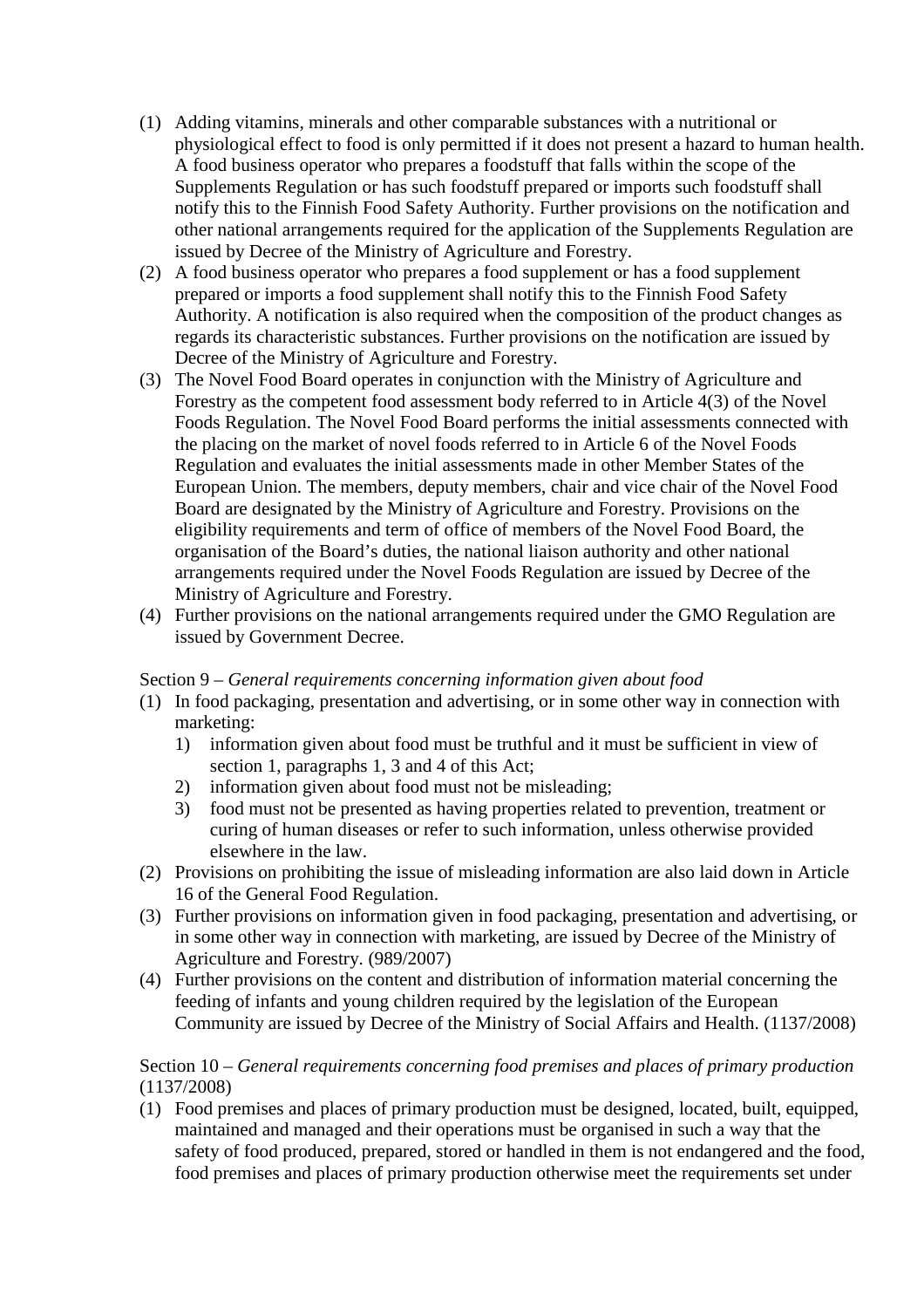this Act. Food premises and places of primary production must not be used for accommodation or any other purpose that could present a health hazard. Food premises and places of primary production must have sufficient working space with regard to their operations. Provisions on the structural and operational requirements for food premises and places of primary production and on the quality of water used in them are also laid down in Article 4 of the General Food Hygiene Regulation and in Article 3 of the Foodstuffs of Animal Origin Hygiene Regulation.

- (2) Further provisions on the structural and operational requirements for places of primary production and for food premises, on quality requirements for water used in places of primary production and for manufacture and handling of food in food premises and on hygiene requirements for the staff handling food in them are issued by Decree of the Ministry of Agriculture and Forestry.
- (3) Further provisions on the sale or conveyance of food outdoors and at major public events are issued by Decree of the Ministry of Agriculture and Forestry.

## Section 11 – *Requirements concerning the handling, storing and transportation of food*  (352/2011)

- (1) Food must be handled, stored and transported in a way that does not endanger the high hygiene standard of food.
- (2) Further provisions are issued by Decree of Agriculture and Forestry on:
	- 1) handling and transportation of food;
	- 2) temperatures for handling, storage, transportation, selling and serving food and temperatures of food;
	- 3) national implementation of the Agreement on the international carriage of perishable foodstuffs and on the special equipment to be used for such carriage (Finnish Treaty Series 48/1981; the ATP agreement).

# Section 12 – *Requirements concerning the health status and handling of animals used in food production*

- (1) The health status of animals used in food production must be such and they must be treated, handled, transported and slaughtered in such a way that the high standard of hygiene of the food obtained from them may be ensured. Provisions on the health status and handling of animals used in food production are also laid down in Article 4 of the General Food Hygiene Regulation and in Article 3 of the Foodstuffs of Animal Origin Hygiene Regulation.
- (2) Further provisions on the health status, treatment, handling, transportation and slaughtering of animals used in food production are issued by Decree of the Ministry of Agriculture and Forestry.

# Section 13 – *Notification of food premises and application for approval as a food establishment*  (352/2011)

- (1) A food business operator shall notify the control authority referred to in section 14 of the food premises in writing no later than four weeks before beginning the operations or substantial changes in them (*notified food premises*).
- (2) By derogation from subsection 1, a food business operator who engages in operations for which approval of food premises is required under Article 4(2) of the Foodstuffs of Animal Origin Hygiene Regulation shall apply for the approval of food premises as an establishment from a control authority laid down in section 15 before beginning the operations or substantial changes in them.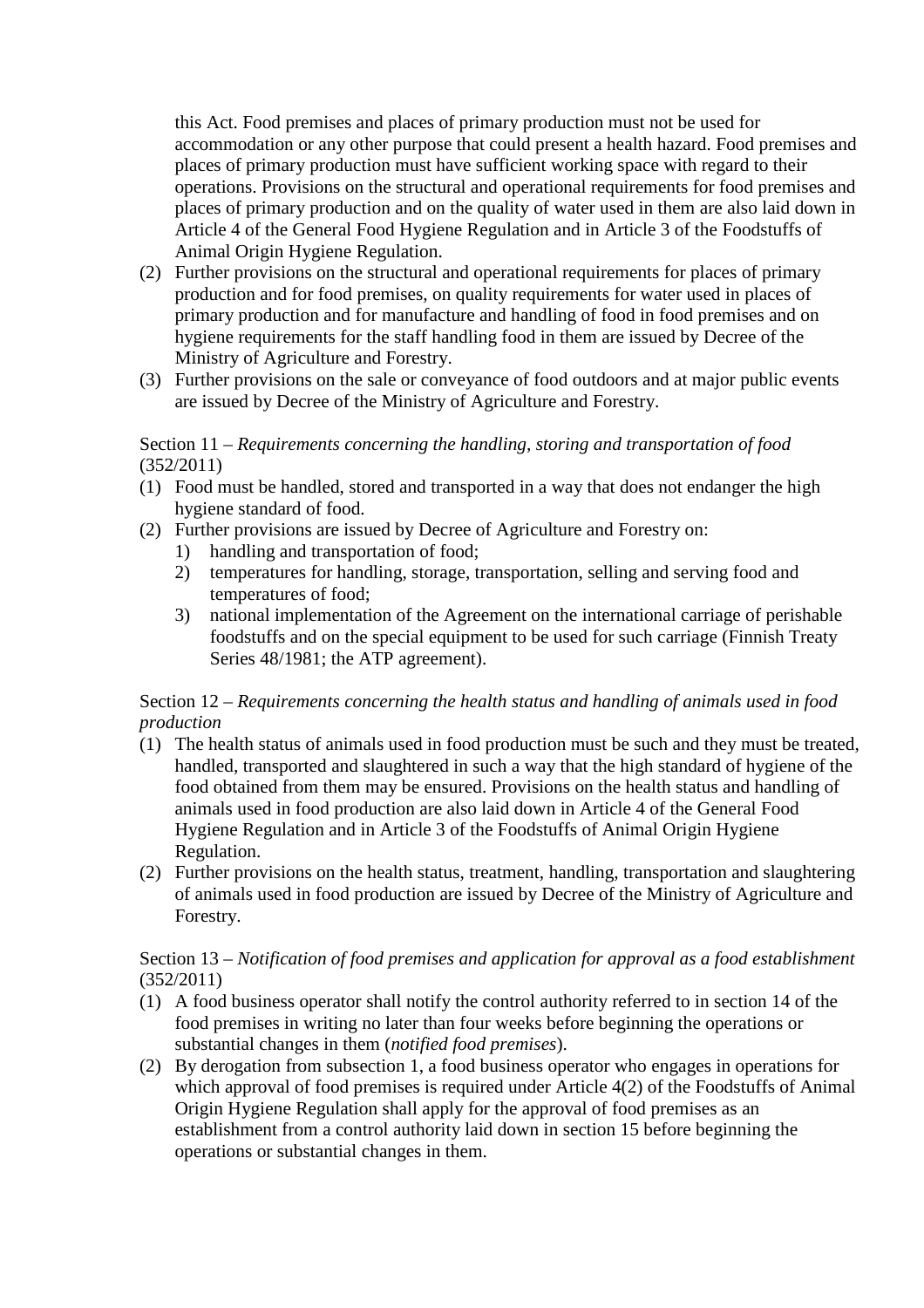- (3) However, no application for approval as an establishment is required for food premises in which a primary production operator practises the manufacture of food which is minor as regards the risks to food safety. Operations under paragraphs d and e of Article 1(3) of the Foodstuffs of Animal Origin Hygiene Regulation and operations to which the national adaptations under Article 10 apply are also considered as operations which are minor as regards the risks to food safety. A notification under subsection 1 is required on such food premises.
- (4) The control authority shall be notified without delay of the interruption or termination of the operations of food premises referred to in subsections  $1 - 3$  above and a change of the operator.
- (5) The approval of food premises or, if no approval is required, beginning the operations is subject to the precondition that the food premises comply with the requirements laid down in Article 10 and under it. The operations of an establishment may not be started or substantially changed without the approval by an authority.
- (6) A notification referred to in subsection 1 above is not required when the risks associated with the activity are minimal as regards food safety and
	- 1) food business operations take place in the same premises as the other business activity of the operator;
	- 2) the operator is a private person; or
	- 3) the operations cannot be considered as business activity.
- (7) Further provisions on the notification and application for the approval as well as operations considered minor as regards the risks to food safety are issued by Government Decree.

# Section 14 – *Processing of a notification concerning food premises*  (352/2011)

- (1) Notifications concerning food premises are processed by the control authority of the municipality in which the food premises are located. A notification of movable food premises as well as food premises where the purposes of operations practised is only to transport or store foodstuffs in one or several transport vehicles or containers is processed by the control authority of the municipality in whose territory the operations are started or in whose territory a notification of the operations was made earlier.
- (2) A notification of food premises which are used only for sale, forwarding or other handling of foodstuffs without the foodstuffs being kept in the premises concerned may be processed by the control authority of the home municipality of the operator if the municipality in which the operations are located is not clear or there are other special reasons for this.
- (3) The National Supervisory Authority for Welfare and Health processes the notifications on the production and storage premises referred to in section 5 and 35 of the Alcohol Act (1143/1994). The Regional State Administrative Agency processes the notifications on retail shops for alcoholic beverages referred to in section 13 and 14(2) of the Alcohol Act.
- (4) The authority processing a notification concerning food premises gives the food business operator a certificate of the processing of the application. The control authority shall provide the information on food premises notified to it to the Finnish Food Safety Authority as required by this.
- (5) Further provisions on the processing of a notification are issued by Government Decree.

#### Section 15 – *Approval of food premises as an establishment*  (352/2011)

(1) Establishments referred to in section 13(2) are approved by the control authority of the municipality in which the establishment is located. Movable food premises are approved by the control authority of the municipality in whose territory the operations are started.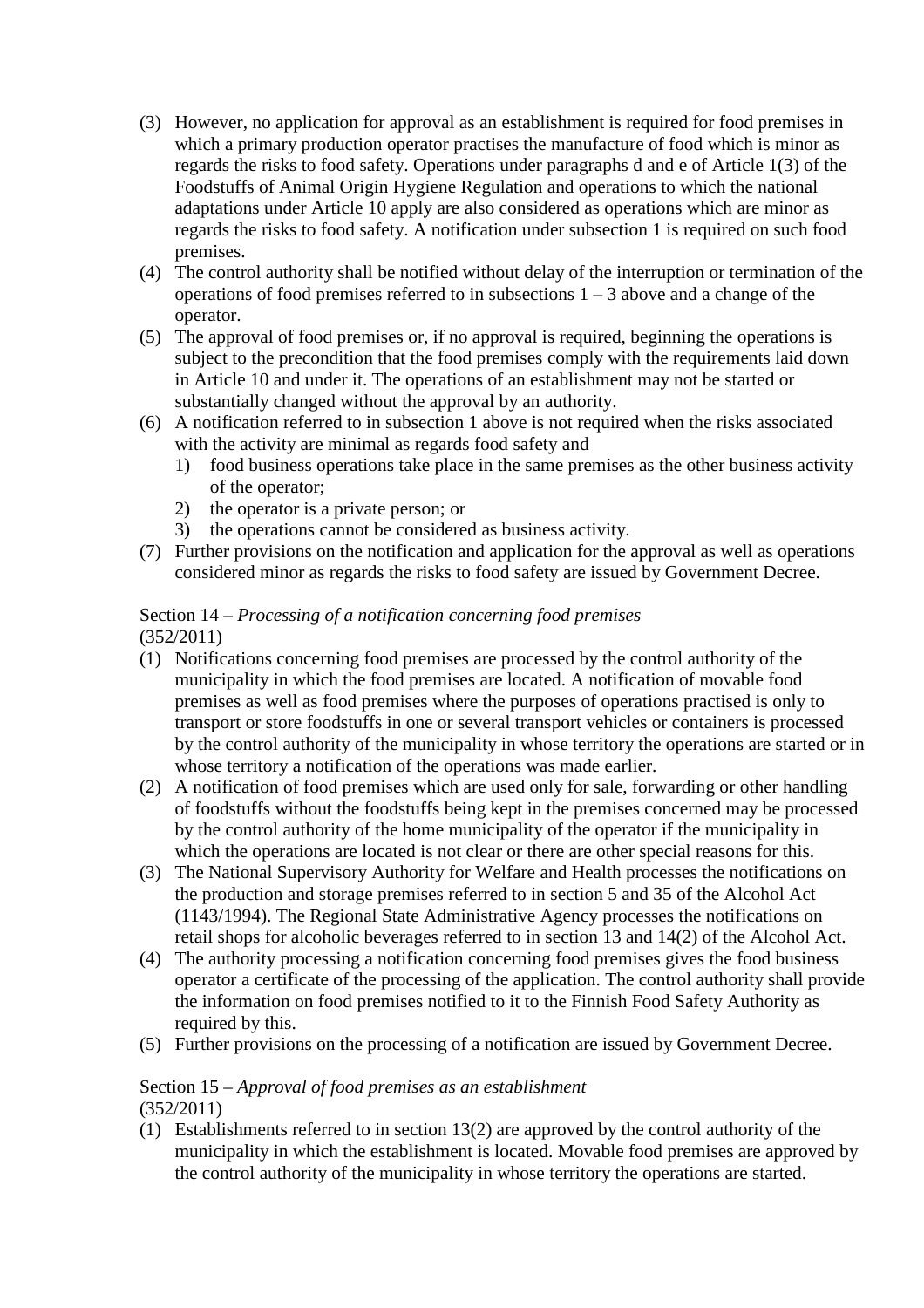- (2) However, the Finnish Food Safety Authority approves slaughterhouses and game handling establishments as well as establishments connected to these, including movable establishments.
- (3) The control authority makes the decision on the approval of food premises as an establishment. In its decision, the control authority may impose conditions for preventing health hazards. The control authority must resolve the matter within 60 days of the institution of proceedings on the matter, unless a longer period is needed to process the matter on account of its extent, a defective application or some other special reason.
- (4) The control authority shall notify the Finnish Food Safety Authority of the food premises approved as required by this.
- (5) Further provisions making the decision on approval are issued by Government Decree.

#### Section 15a – *Informing on movable food premises* (352/2011)

- (1) A food business operator shall inform the control authorities of municipalities in whose territory the operations are practised on the sale and other handling of food in notified or approved movable food premises.
- (2) However, a food business operator shall inform the Finnish Food Safety Authority of slaughtering and handling of food in movable food premises and a game handling establishment and an establishment connected to these. Similarly, the Regional State Administrative Agency shall be informed of the operations of a movable reindeer slaughterhouse and an establishment connected to this.
- (3) The relevant authority must have received the information no later than four days before the start of notified operations and two weeks before the start of approved operations.

# Chapter 3 – **Requirements concerning food business operators**

Section 16 – *General requirements concerning the responsibility of a food business operator* 

(1) Food business operators must take sufficient care in all their operations so as to ensure that food, food premises, places of primary production and conditions for storing, transporting and handling food meet the requirements under this Act. Provisions on the responsibility of food business operators concerning food safety and withdrawing from the market any food that is not in compliance with the food regulations and ensuring the recall of food supplied to consumers are laid down in Articles 17(1) and 19 of the General Food Regulation.

#### Section 17 – *Requirements concerning traceability*

- (1) Food business operators must possess the information referred to in Article 18 (2–3) of the General Food Regulation concerning food and animals used in food production. Food business operators must also have a system that allows information on incoming consignments to be connected with that on outgoing consignments with sufficient accuracy to accord with the objectives of this Act. Provisions on labelling and identification data necessary to ensure traceability are laid down in Article 18(4) of the General Food Regulation.
- (2) Further provisions on the traceability of foodstuffs are issued by Decree of the Ministry of Agriculture and Forestry. (989/2007)

# Section 18 – *Record-keeping, documentation and marking concerning foodstuffs of animal origin*

(1) Food business operators must keep records on foodstuffs of animal origin and their handling and transportation in order to ensure food safety, verify the origin of the animals and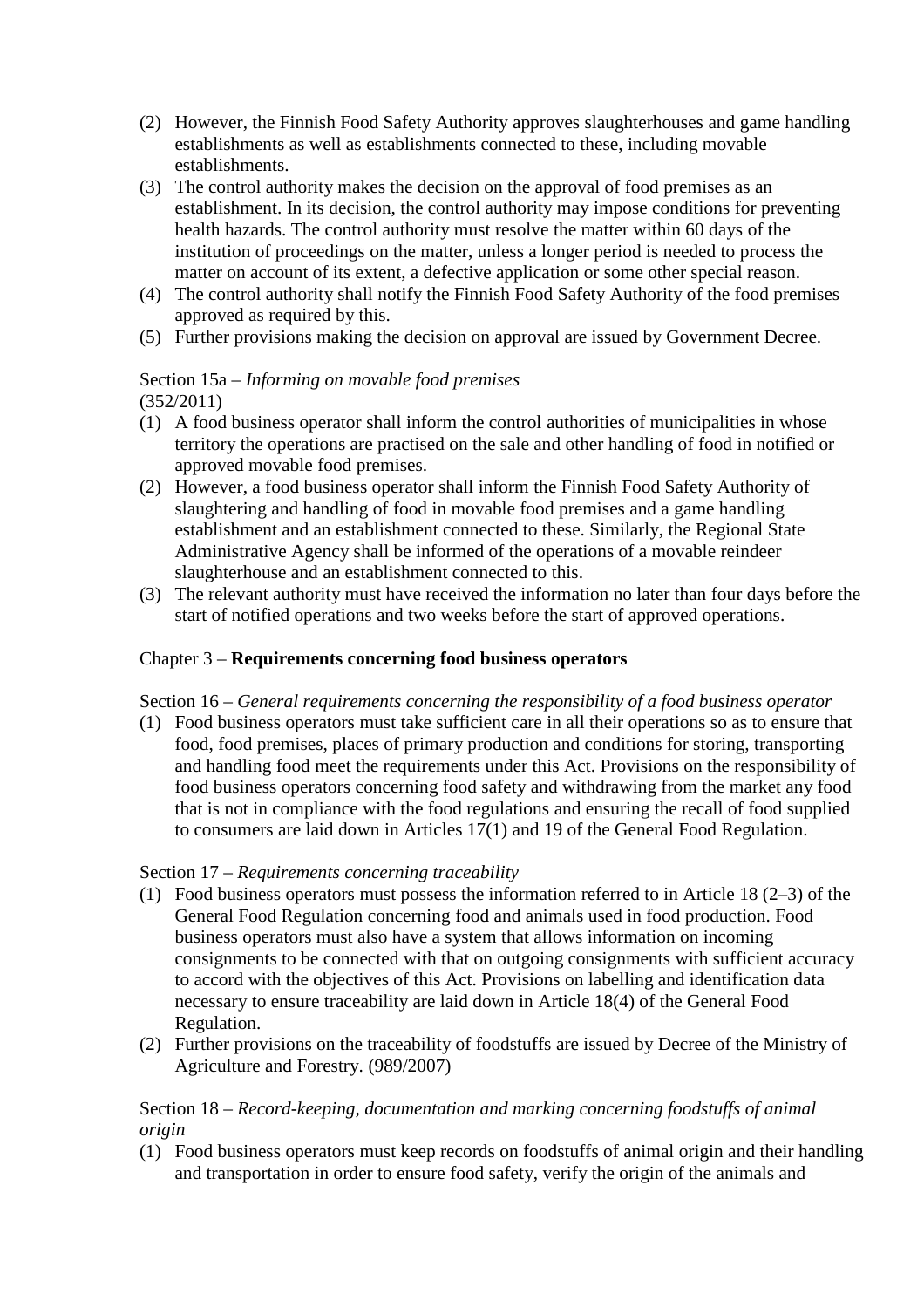prevent the spread of animal diseases. Foodstuffs of animal origin must be accompanied by the documentation required under EC food legislation or in this Act or statutes issued under it. The documentation must correspond to the foodstuffs of animal origin that it accompanies.

- (2) Foodstuffs of animal origin and their wrapping, packaging and accompanying documentation must include the marking required in Articles 5 and 6 of the Foodstuffs of Animal Origin Hygiene Regulation.
- (3) Further provisions on the keeping of records concerning foodstuffs of animal origin and their handling and transportation, the documentation accompanying them and the marking of foodstuffs of animal origin are issued by Decree of the Ministry of Agriculture and Forestry.

# Section 19 – *Own-checks and the keeping of records concerning own-checks of primary production*

- (1) Food business operators must possess sufficient and accurate information about the food they produce, process and distribute. Food business operators must be aware of the health hazards concerning food and the handling of food, and of the critical points in their operations in terms of food safety and other requirements under Chapter 2 of this Act.
- (2) At the place of primary production, records must be kept of the implementation of ownchecks referred to in this section. Provisions on the keeping of records on own-checks by other food business operators are laid down in section 20.
- (3) Further provisions on the keeping of records on own-checks by places of primary production are issued by Decree of the Ministry of Agriculture and Forestry.

### Section 20 – *Own-check plan*

- (1) Food business operators must prepare a written plan on own-checks (*own-check plan*) and comply with it, as well as keep a record of its implementation. The critical points referred to in section 19 and the related risk management must be described in the own-check plan. Places of primary production are not, however, required to prepare an own-check plan.
- (2) Where necessary, a sampling and testing plan and information on the laboratories where samples taken in own-check are to be tested must be attached to the own-check plan.
- (3) Food business operators must keep the own-check plan up to date.
- (4) Further provisions on the own-check plans of food business operators and the related keeping of records are issued by Decree of the Ministry of Agriculture and Forestry. (989/2007)

*Subsection 5 repealed by 989/2007* 

#### Section 21 – *Disclosure of control information* (352/2011)

- (1) Food business operators shall disclose the document on the inspection of the food premises issued by the control authority or, if the food premises have not been inspected yet, a certificate on the processing of the notification concerning the food premises as required by the Finnish Food Safety Authority.
- (2) Further provisions on the disclosure of control information are issued by Decree of the Ministry of Agriculture and Forestry.

Section 21a – *Notification of the placing on the market of materials and articles intended to come into contact with food*  (643/2010)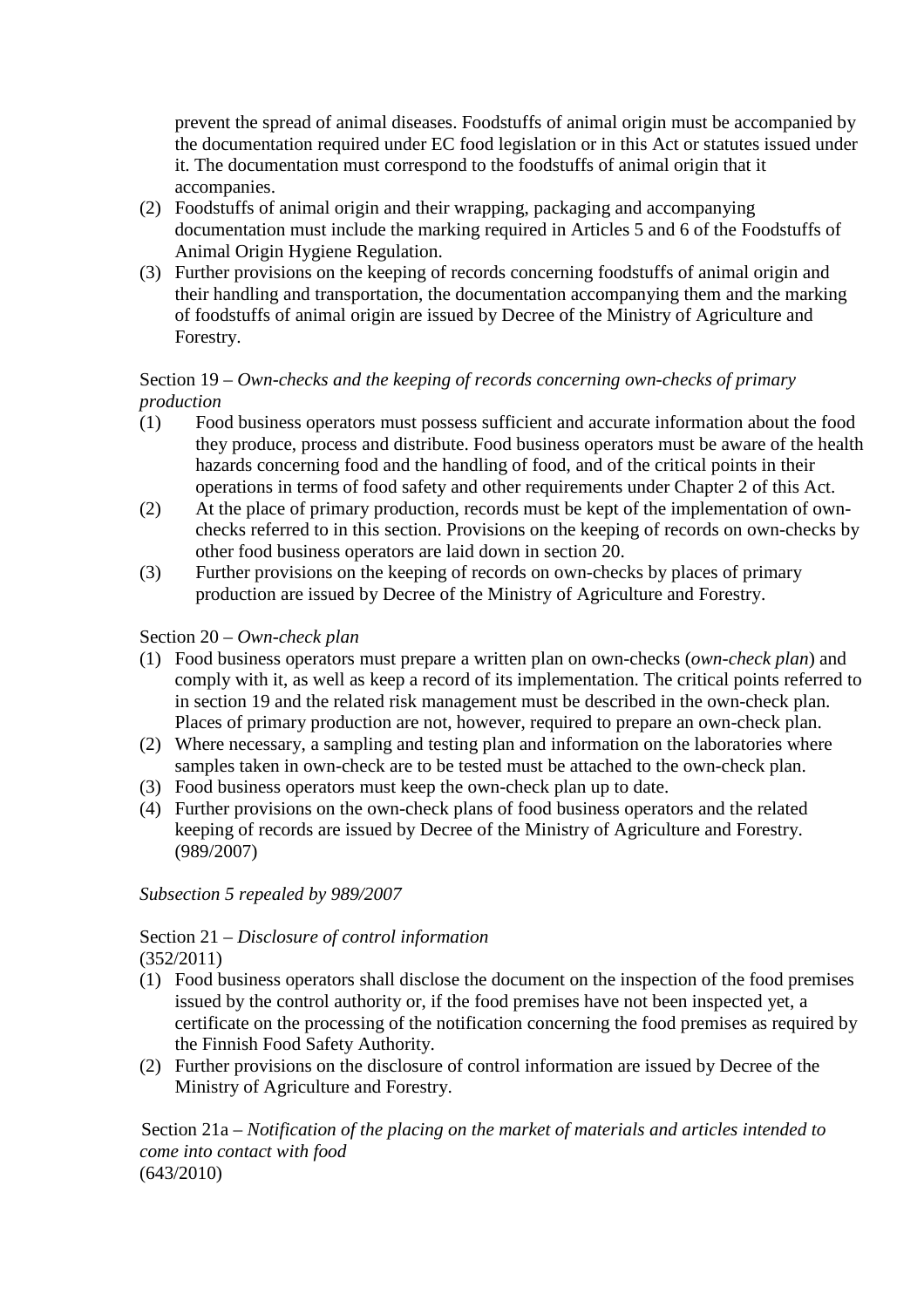- (1) An operator who places on the market materials and articles intended to come into contact with food shall notify the food control authority of the municipality in which the place of business is located of the place of business and the operations practised in this.
- (2) Further provisions on the notification referred to in subsection 1 are issued by Decree of the Ministry of Agriculture and Forestry.

#### Section 22 – *Notification of the place of primary production* (352/2011)

- (1) Food business operators shall notify the municipal control authority of the place of primary production and the operations practised there. In addition to the operations under Annex I to the General Food Hygiene Regulation, the conveyance of primary products from the producer directly to the consumer with minimal risks as regards food safety is considered primary production. The municipal control authority shall notify the operator of having received notification of the place of primary production.
- (2) Notification of a place of primary production is not required, however, if the municipal control authority receives the information from another public authority. The municipal control authority shall notify the operator of having received information about the place of primary production from another public authority.
- (3) A notification referred to in subsection 1 above is not required for hunting, conveyance of wild game directly to the consumer referred to in subsection 1 and primary production of wild plants and mushrooms.
- (4) A notification referred to in subsection 1 above is also not required for the primary production of plants and mushrooms, if:
	- 1) the operator is a private person; or
	- 2) the operations cannot be considered as business activity.
- (5) Further provisions on the notification referred to in subsection 1 and conveyance with minimal risks as regards food safety as well as national arrangements concerning operations referred to in point c of Article 1(2) of the General Food Hygiene Regulation and point c of Article 1(3) of the Foodstuffs of Animal Origin Hygiene Regulation are issued by Government Decree.

# Section 23 – *First destination operations*

- (1) First destination operators shall submit a written notification to the Finnish Food Safety Authority or to the control authority designated by the Finnish Food Safety Authority at least 14 days before the start of the first destination operations or a substantial change in the operations or termination of the operations. The notification must include information on the first destinations used by the first destination operator.
- (2) A sampling and testing plan concerning the food to be received must be attached to the own-check plan of the first destination operator. The first destination operator shall notify the control authority designated by the Finnish Food Safety Authority of the food delivered to the first destination. (352/2011)
- (3) Meat, including minced meat, from bovine and porcine animals and poultry and hen's eggs must be tested for salmonella before delivery to Finland and must be accompanied by a salmonella certificate or other document as required in Article 8 of the Foodstuffs of Animal Origin Hygiene Regulation and other relevant EC legal instruments. If own-check testing reveals the presence of salmonella in such food, the first destination operator must return or destroy the food. The first destination operator must notify the control authority of any salmonella found in own-checks and of the return or destruction of the food consignment. Foodstuffs of animal origin coming from a third country must originate from a third country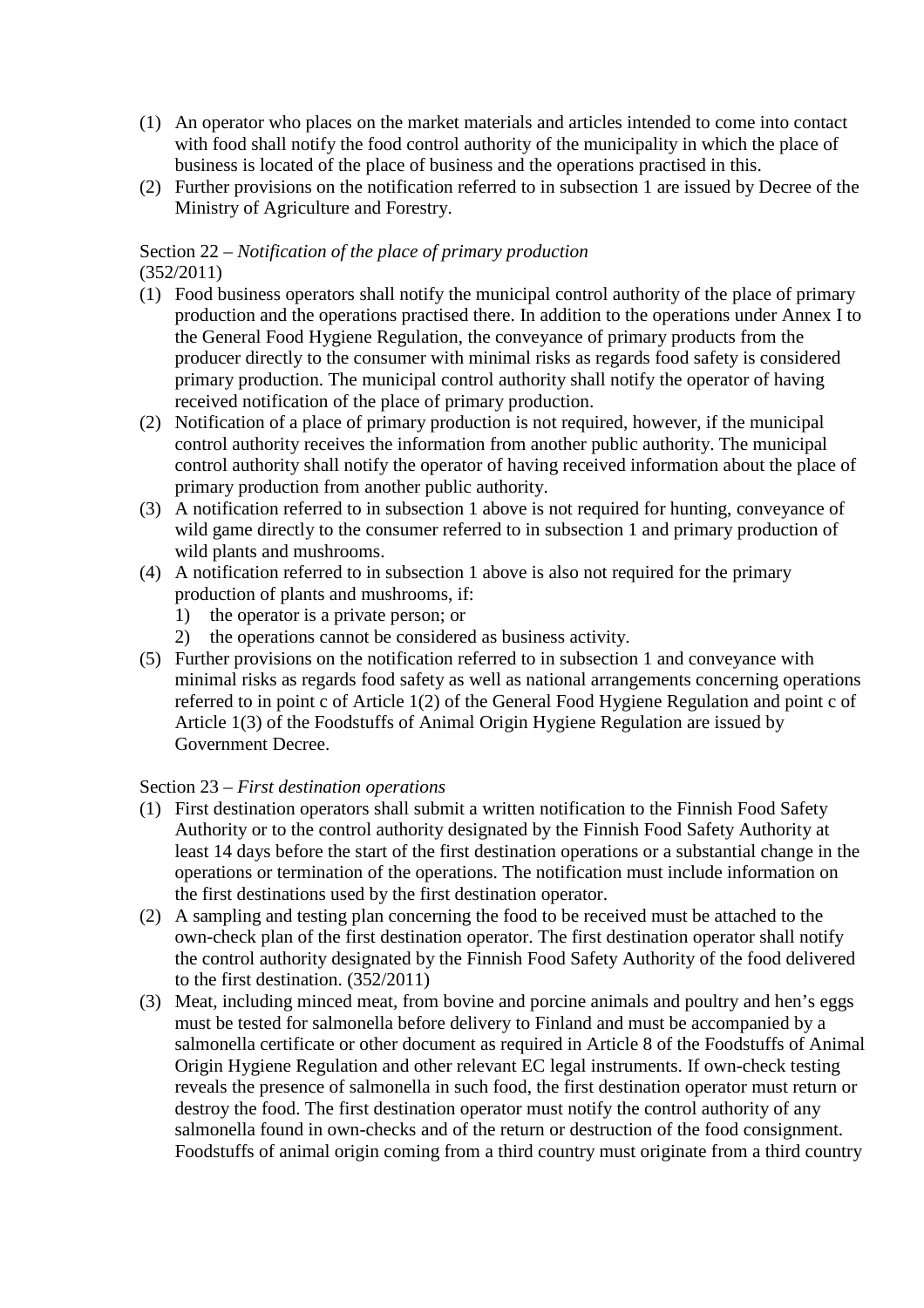and establishment from which foodstuffs of animal origin may be imported to Finland under the Act on Veterinary Border Inspections.

(4) Further provisions on the content and time of submission of notifications, first destination operators' own-check plans and salmonella tests referred to in subsections 1–3 are issued by Decree of the Ministry of Agriculture and Forestry.

### Section 24 – *Obligation of food business operators to provide information*

- (1) Food business operators shall immediately notify the relevant control authority of any significant health hazards that have emerged in own-checks or in some other way and of the measures taken to rectify the deficiencies in question. Further provisions on the notification are issued by Decree of the Ministry of Agriculture and Forestry. (989/2007)
- (2) Having received information about a food-borne outbreak caused by food produced, processed or distributed by the food business operator or if suspecting that food that it has produced, processed or distributed may cause food poisoning, the food business operator shall notify the municipal food control authority of this immediately. Food suspected of being the cause of food poisoning, or a sample of the food, must be kept so that it can be tested in a laboratory to establish the cause of the food poisoning.
- (3) Provisions on the food business operator's obligation to provide information are also laid down in Article 19 of the General Food Regulation.

### Section 25 – *Zoonoses*

- (1) Food business operators must prevent the spread of zoonotic agents to people via food as efficiently as possible in all circumstances. Food business operators must monitor and control the incidence of zoonotic agents in production animals and food. Food business operators shall supply information on the tests performed in connection with monitoring and control and on the test results to their control authority. Provisions on sending microbial strains isolated in tests to the national reference laboratory are laid down in section 40.
- (2) Further provisions on zoonosis monitoring and control and provisions of information on tests are issued by Decree of the Ministry of Agriculture and Forestry. (989/2007)

# *Subsection 3 repealed by 989/2007*

#### Section 26 – *Obligation of food business operators to provide assistance*

(1) Food business operators must, at their own expense, provide necessary assistance for the control, inspection and sampling laid down in this Act.

# Section 27 – *Food hygiene competence*

(1137/2008)

- (1) Provisions on the general requirements concerning food hygiene competence are laid down in Annex I, part A, paragraphs 4(e) and 5(d), and in Annex II, Chapter 12, paragraph 1 of the General Food Hygiene Regulation.
- (2) Food business operators must, at their own expense, ensure that persons working in food premises notified or approved by virtue of this Act who handle unpackaged, perishable food have a certificate that is in accordance with the model approved by the Finnish Food Safety Authority demonstrating their competence in food hygiene (*competence certificate*), if they have worked in one or several food premises in tasks that require handling of unpacked perishable food for a total of at least three months. (352/2011)
- (3) A competence certificate is, however, not required for persons who work in food premises only
	- 1) as cashiers;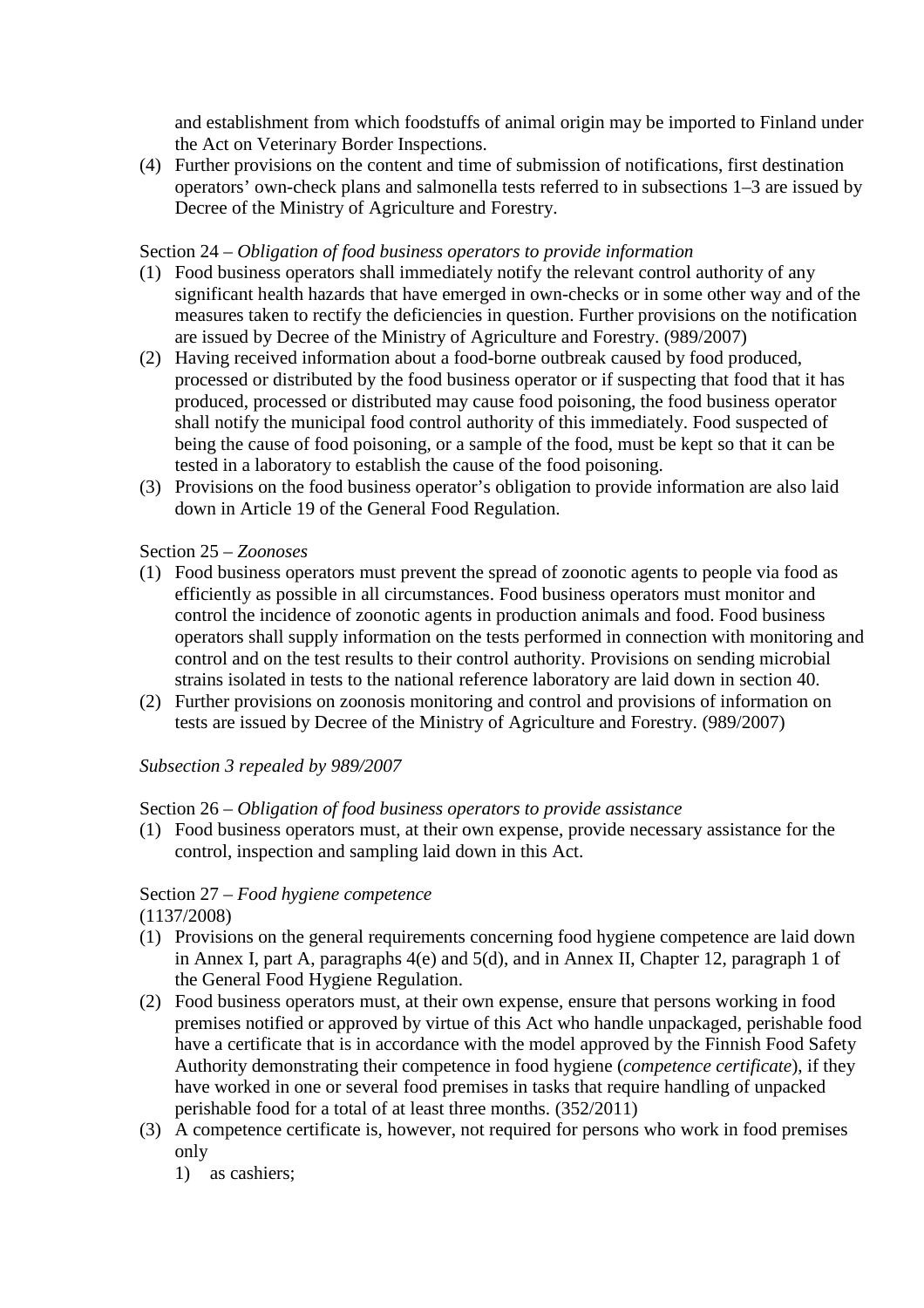- 2) in serving finished meals;
- 3) as prisoners obligated under Chapter 8, section 2 of the Imprisonment Act (767/2005);
- 4) in military service or alternative services under the Compulsory Military Service Act (1438/2007), military service under the Act on Women's Voluntary Military Service (194/1995) or civilian service under the Civilian Service Act (1446/2007);
- 5) as a client under the Act on the Status and Rights of Social Welfare Clients (812/2000), in employment under the Act on Special Services for the Mentally Disabled (519/1977) or in sheltered employment under the Act on Services and Support Measures Organised on the Basis of Disability (380/1987); or
- 6) as a convicted referred to in the Community Service Act (1055/1996).
- (4) Food business operators must in connection with own checks keep records of the food hygiene competence of persons working in food premises and, when requested, present the information to the control authority.

### Section 27a – *Competence certificate*

(1137/2008)

- (1) A competence certificate is granted by the competence tester approved by the Finnish Food Safety Authority referred in section 28. A competence certificate is granted to a person who has passed a test assessing food hygiene competence (*competence test*) or has completed training with the same content or taken a degree with the same content. Where necessary, the Finnish Food Safety Authority may grant a competence certificate on the same grounds.
- (2) The Finnish Food Safety Authority issues further regulations on the training and degrees that correspond to the competence test.
- (3) The Finnish Food Safety Authority may withdraw a competence certificate if it has been granted on essentially false grounds.

# Section 28 - *Competence tester*

(1137/2008)

- (1) Competence tests may be arranged by competence testers approved by the Finnish Food Safety Authority. The number of competence testers approved must be such that it allows regionally equal access to competence tests and sufficient control of competence testers. Approval as a competence tester may be granted upon application to persons:
	- 1) who have a higher education degree as required in section 35(2) of this Act;
	- 2) who are, in regard to their qualifications or proficiency, eligible for the public post or office of lecturer or teacher in food hygiene at a higher education establishment or at an educational establishment within the sphere of the Finnish National Board of Education; or
	- 3) who have passed a competence test and who, according to the documentation they have supplied, have sufficient experience in the management of the duties of a person responsible for own-checks in food premises and experience in organising training or test events.
- (2) The Finnish Food Safety Authority supervises the activities of competence testers and may for this purpose claim information and documents relating to the granting of the competence certificate from the competence tester. A competence tester shall keep all documents relating to the granting of a competence certificate for at least three years. The Finnish Food Safety Authority may withdraw the approval of a competence tester if he or she materially violates any provisions concerning competence testing. The Finnish Food Safety Authority may withdraw the approval of a competence tester even if the violation of the provisions has not been material if the competence tester has not rectified his or her activity despite being urged to do so by the Finnish Food Safety Authority and within the time period set by the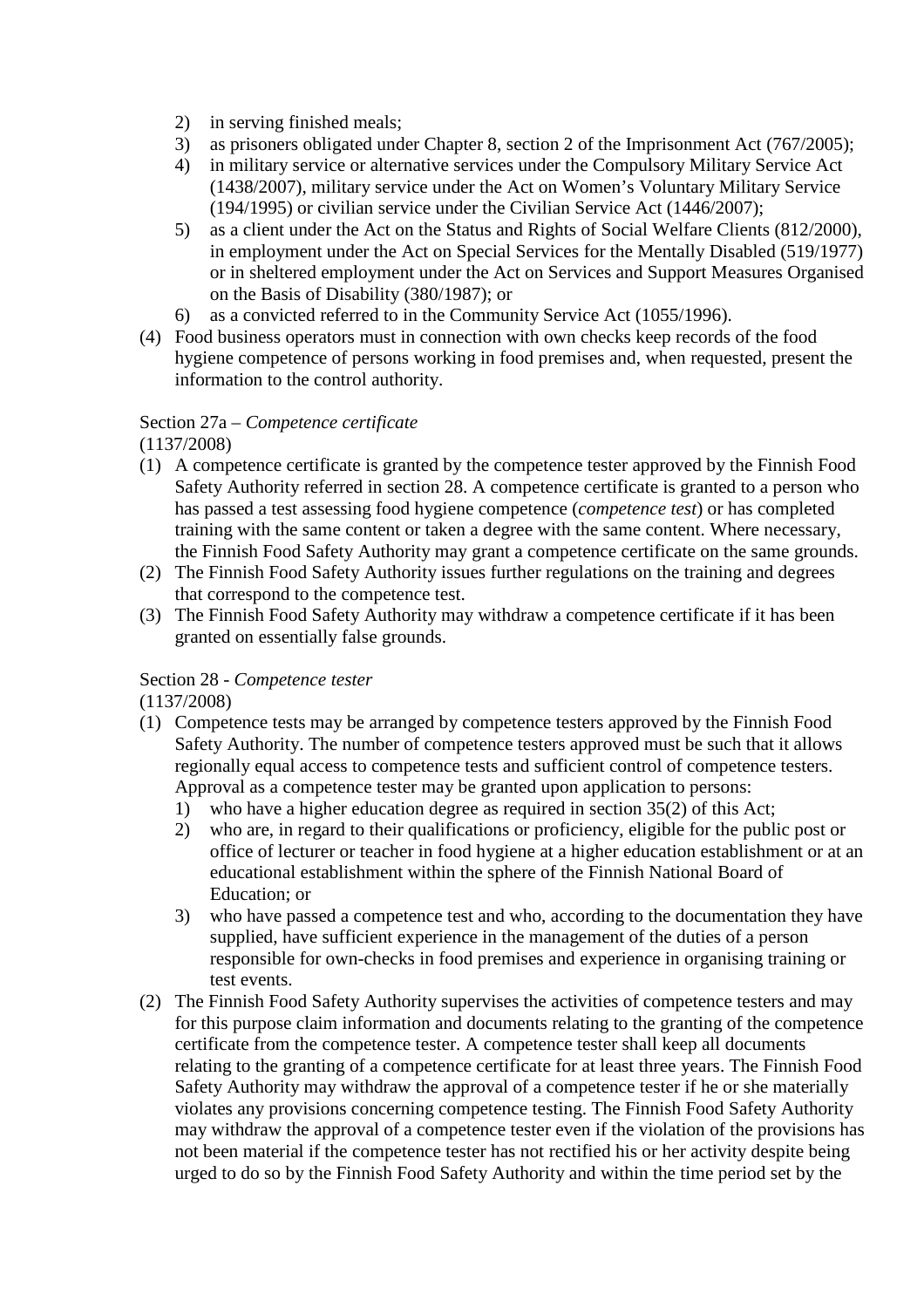Authority. The approval may be withdrawn temporarily for the time of investigating the matter. (352/2011)

(3) The provisions of section 36(2) concerning external control bodies apply to competence testers when they perform the duties referred to in this section.

# Section 28a – *Competence test*

(/1137/2008)

- (1) A competence test must be so designed that it allows a reliable assessment of the food hygiene competence of a person taking the test. The test questions are prepared by the Finnish Food Safety Authority. Further regulations on the criteria, preparation and organisation of the test and assessing the successful completion of the test are issued by the Finnish Food Safety Authority.
- (2) The competence test may be taken in either Finnish or Swedish according to the preference of the test participant. The competence test may, however, be taken in another language if the test participant does not have a sufficient command of Finnish or Swedish. Provisions on other languages in which the competence test may be taken are issued by the Finnish Food Safety Authority.
- (3) The competence tester is entitled to collect a charge for the test equivalent to no more than the actual cost of organising the test.

# Chapter 4 - **Competent authorities and their duties**

#### Section 29 – *General planning and supervision*  (989/2007)

(1) Steering of the general planning and supervision of food control is the responsibility of the Ministry of Agriculture and Forestry.

# Section 30 – *Central competent authority*

(352/2011)

- (1) The Finnish Food Safety Authority is responsible for planning, steering, developing and undertaking food control nationally as laid down in this Act, in addition to which it:
	- 1) steers the Regional State Administrative Agencies in assessing municipal food control;
	- 2) sees to food control in slaughterhouses, game handling establishments and establishments connected to them;
	- 3) is responsible for the planning and implementation of the national control of contaminants in food;
	- 4) is responsible nationally for other food control duties requiring special expertise;
	- 5) assesses the guides to good practice referred to in Article 8 of the General Food Hygiene Regulation;
	- 6) functions as the national contact point for the rapid alert system under the General Food Regulation;
	- 7) approves the training of hunters in health and hygiene referred to in Annex III, Section IV of the Foodstuffs of Animal Origin Hygiene Regulation;
	- 8) sees to the national information and communication activities, communication about risks and consumer information;
	- 9) assesses the meat inspection of reindeer organised by the Regional State Administrative Agency and the related control.

Section 31 – *Regional food control*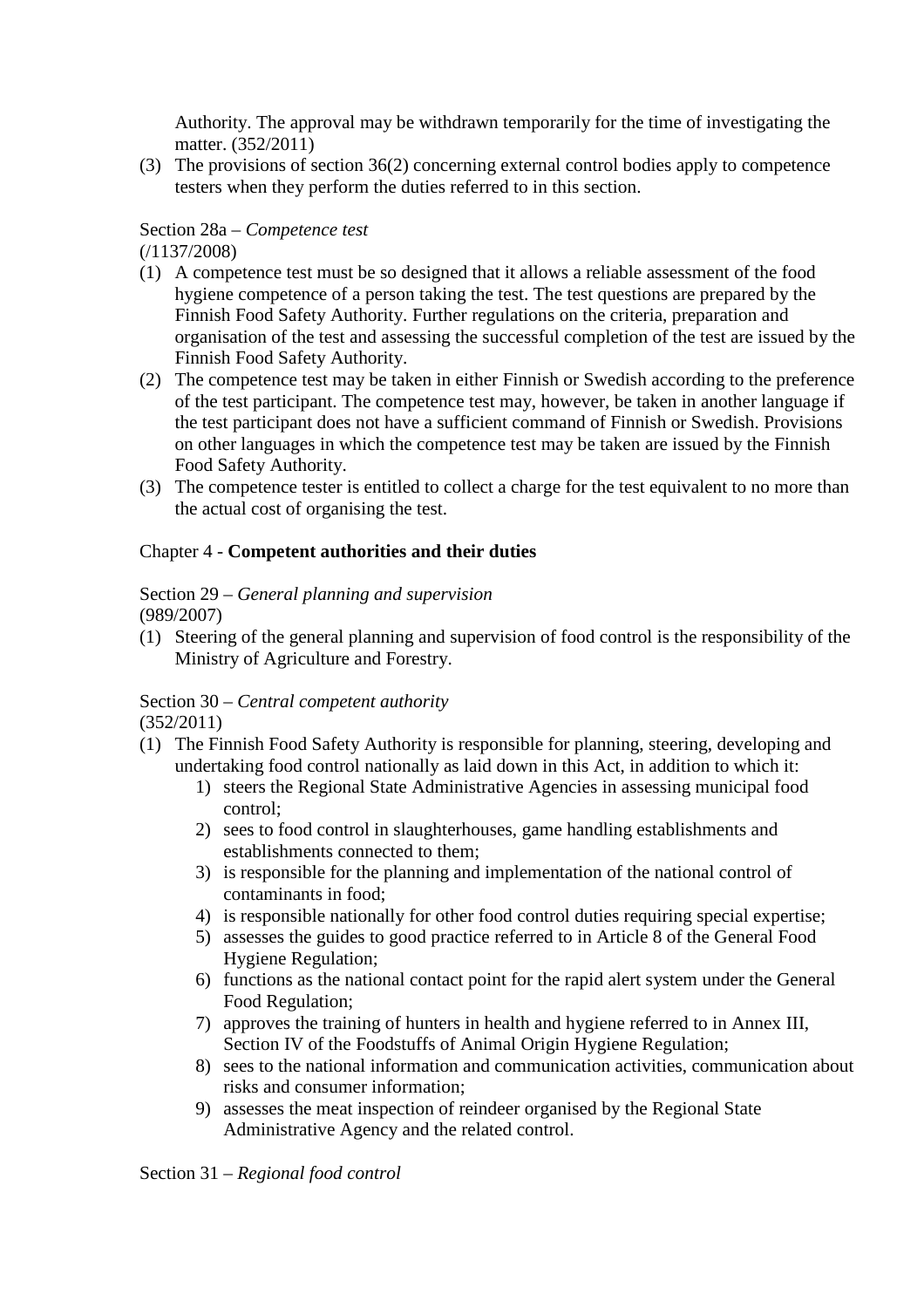(352/2011)

- (1) The Regional State Administrative Agency plans, steers and supervises food control and controls the compliance with the food regulations within its area of operation as laid down in this Act, in addition to which it:
	- 1) assesses the organisation of the municipal food control and discloses the results of the assessment;
	- 2) assesses the control plans of municipalities and checks the compliance with them;
	- 3) discloses the results of the food control it has performed as required by the Finnish Food Safety Authority;
	- 4) sees to food control in reindeer slaughterhouses and establishments connected to them.

# Section 32 – *Municipal food control*

- (1) A municipality shall see to food control as laid down in this Act (*municipal food control*) in its area of operation. In the municipality these duties are managed by a board or other multimember body appointed by the municipality (*municipal control authority*). The provisions of this Act concerning a municipality also apply to a municipal federation and a cooperation area referred to in the Act on Cooperation Areas in Environmental Healthcare (410/2009). (352/2011)
- (2) A municipality may conclude an agreement with another municipality or municipal federation to the effect that a task laid down in this Act for the municipality or municipal authority where the competence may be transferred to another office holder may subject to the liability of a civil servant be assigned to an office holder of another municipality or municipal federation. A municipal federation may conclude such an agreement if it has the consent of the member municipalities of the municipal federation to this.
- (3) A municipal council may also give the board or body the right to transfer its competence to an office holder or department subordinate to the council with regard to the administrative coercive measures referred to in sections 55–60 of this Act.

# Section 33 – *Municipal food control duties*

(352/2011)

- (1) In addition to provisions laid down elsewhere in this Act, a municipality:
	- 1) submits the notifications and reports required under the food regulations to the Regional State Administrative Agency and Finnish Food Safety Authority;
	- 2) advises food business operators and consumers and provides information on matters which fall within the scope of this Act;
	- 3) assists the State authorities against payment in the implementation of the national control programme for contaminants in food;
	- 4) discloses the results of the food control it has performed as required by the Finnish Food Safety Authority.

# Section 34 – *Other control authorities*

- (1) Other control authorities are:
	- 1) the National Supervisory Authority for Welfare and Health;
	- 2) the Finnish Defence Forces;
	- 3) the Finnish Customs; and
	- 4) border inspection veterinarians.
- (2) In addition to the provisions laid down elsewhere in this Act, the National Supervisory Authority for Welfare and Health:
	- 1) plans, steers and undertakes control of beverages containing an amount of ethyl alcohol that exceeds 2.8 per cent by volume; and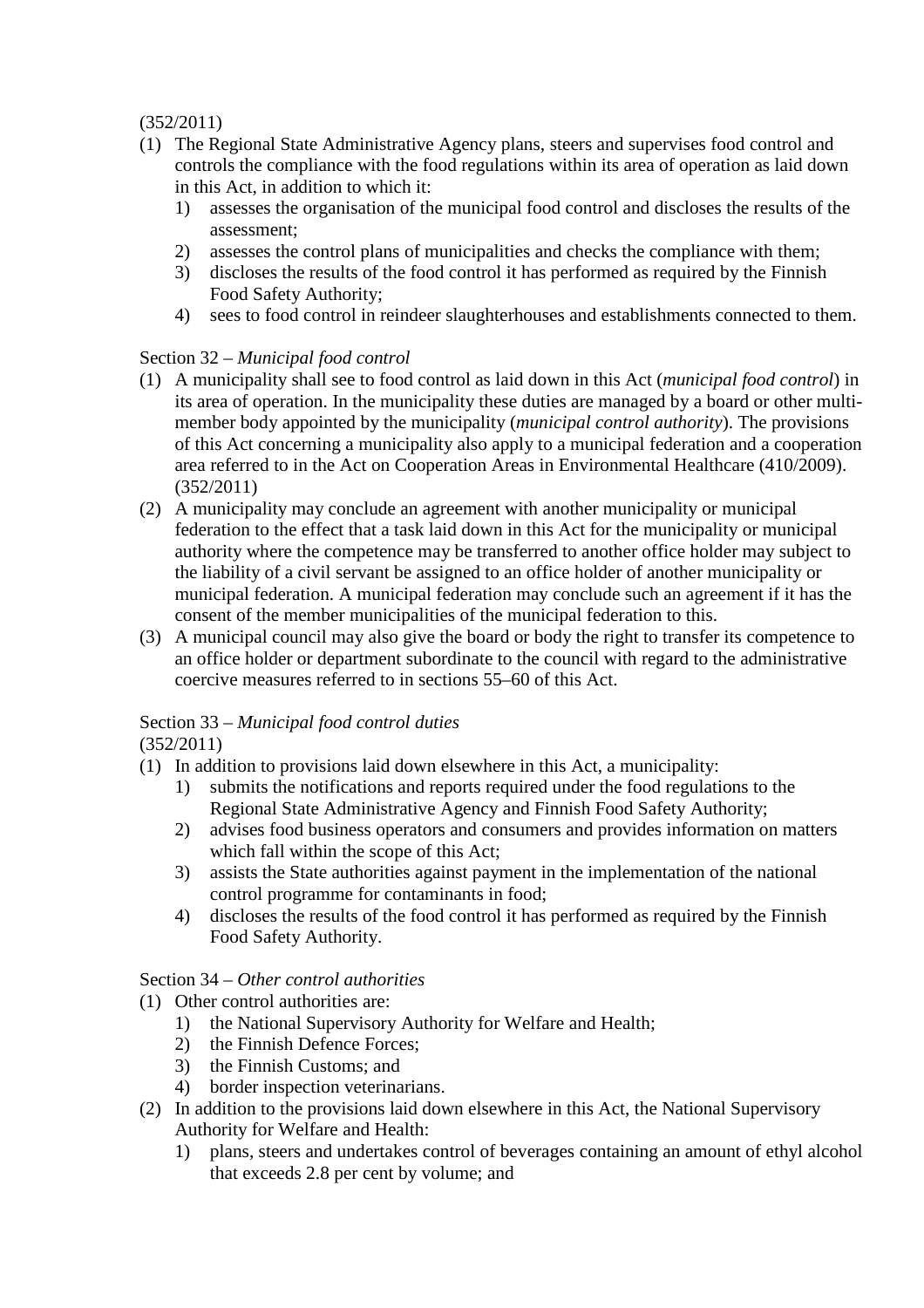- 2) steers the Regional State Administrative Agencies in the control of sales outlets for alcoholic beverages.
- (1495/2009)
- (3) The Finnish Defence Forces are responsible for the duties laid down in this Act for the municipal food control authority as regards food premises that fall under their control.
- (4) The Finnish Customs controls:
	- 1) compliance with the food regulations of food other than foodstuffs of animal origin that is imported from outside the European Union;
	- 2) compliance with the food regulations of food other than foodstuffs of animal origin that is supplied to Finland from Member States of the European Union in connection with unloading and storage of food consignments in Finland;
	- 3) the authenticity of documents concerning food other than foodstuffs of animal origin transported as transit goods;
	- 4) the authenticity of documents concerning food other than foodstuffs of animal origin that is exported from Finland to destinations outside the European Union; and
	- 5) international transport of perishable food and the special equipment to be used in such transport in connection with importing and exporting in accordance with the ATP agreement.
- (5) Further provisions on the duties for which the Finnish Customs is responsible in the control of export requirements are issued by Government Decree.
- (6) Border inspection veterinarians are responsible for control as laid down in this Act in connection with veterinary border inspections of foodstuffs of animal origin.

### Section 35 - *Competence of control authorities*

- (1) Control authorities shall have in their service or at their disposal on the basis of an agreement the necessary number of qualified staff with sufficient experience to perform the control duties successfully.
- (2) Office holders performing food control duties shall have a higher education degree that is suitable for the duties at hand or, if necessary, the qualifications required in the European Community legislation.
- (3) Provisions on further training for office holders managing food control duties are laid down in Article 6 of the Control Regulation.
- (4) Further provisions on the qualification conditions and further training for office holders managing food control duties are issued by Government Decree.

#### Section 36 – *External control bodies*

- (1) The control authority may use external control bodies to assist in the control. External control bodies may, on the request of the control authority, conduct inspections, tests and investigations for the purpose of official controls. Administrative decisions that may be taken on the basis of these shall be made by the control authority which commissioned the services. The external control body shall have the expertise and qualifications needed for conducting the inspections, tests and investigations. The external control body shall demonstrate its competence and the reliability of the inspection and testing methods that it uses to the authority that commissions the services. Provisions on the requirements set for external control bodies are also laid down in Article 5 of the Control Regulation.
- (2) The provisions of the Administrative Procedure Act (434/2003), the Language Act (423/2003) and the Act on the Openness of Government Activities (621/1999) apply to the external control body when it performs duties under this section. The provisions concerning criminal liability of a civil servant apply to persons in the service of an external control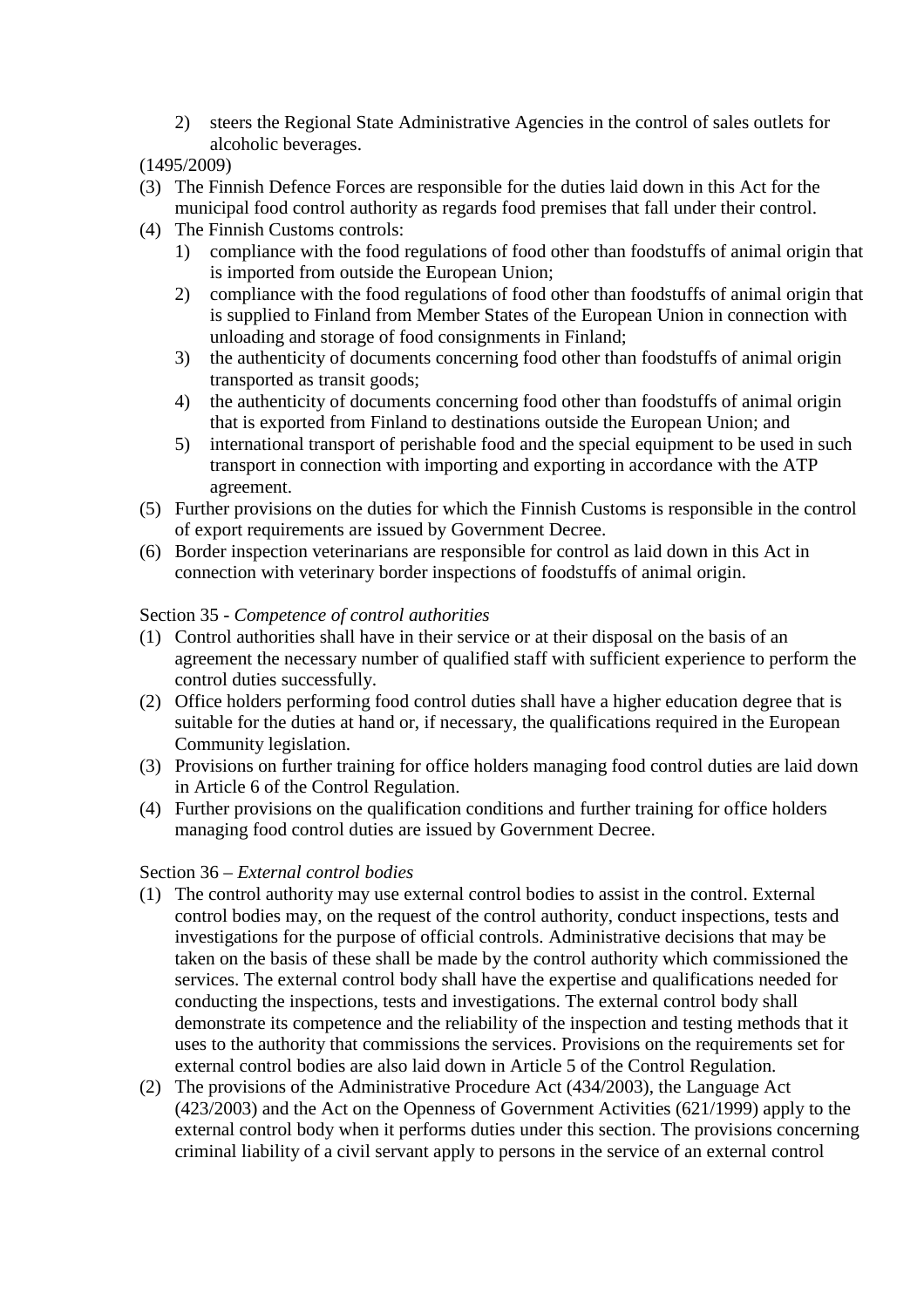body or working in a managerial capacity for an external control body when they participate in managing duties referred to in this Act.

## Chapter 5 – **Laboratories**

#### Section 37 - *National reference laboratories and approved laboratories*

- (1) National reference laboratories are designated and their duties determined by the Ministry of Agriculture and Forestry. Provisions on requirements concerning the national reference laboratories required by the Control Regulation and on the duties of these laboratories are laid down in Article 33 of the Control Regulation. (989/2007)
- (2) Approved laboratories are laboratories approved for testing official samples and approved own-check laboratories. An approved laboratory may also have a mobile unit. (643/2010)
- (3) The laboratories referred to in subsection 2 are approved by the Finnish Food Safety Authority upon application.

# Section 38 – *Preconditions for laboratory approval*

(643/2010)

- (1) For a laboratory to be approved, it must have a written quality system, it must be technically competent and it must be capable of producing reliable results. The laboratory staff must have the training and competence required for the work.
- (2) A laboratory approved for testing official samples must also meet the requirements laid down in Article 12(2) of the Control Regulation.
- (3) A precondition for the approval of an own-check laboratory is that a body fulfilling the international requirements set for declaring the competence of laboratories has assessed the laboratory to meet the requirements of international standards concerning the competence of laboratories, as well as the requirements laid down in subsection 1. The competence of the laboratory must be assessed no less than once every three years.
- (4) If a laboratory does not meet the requirements laid down in this section but the deficiencies do not endanger the reliability of the tests, the Finnish Food Safety Authority may approve the laboratory for a fixed period. The laboratory must rectify the deficiencies and apply for final approval within the specified period.
- (5) Further provisions on the standards describing the approved laboratories and the competence of the bodies assessing them, the requirements to be set for the quality systems of laboratories, preconditions for laboratory approval required for the implementation of the European Union legislation, and the training and competence requirements for laboratory staff are issued by Government Decree.

# Section 39 – *Testing of samples*

(643/2010)

- (1) Samples taken or commissioned by the control authority for the purpose of official control under this Act (*official sample*) shall be tested in a laboratory approved for testing official samples or in the national reference laboratory.
- (2) Samples required to be tested under the food regulations which belong to own checks shall be tested in an approved own-check laboratory, a laboratory approved for testing official samples or the national reference laboratory. (352/2011)

# Section 40 – *Notification obligation of the approved laboratories*

(1) An approved laboratory shall notify the Finnish Food Safety Authority of any substantial change in operations or the interruption or termination of operations. On the request of the Finnish Food Safety Authority, an approved laboratory shall present a summary of the tests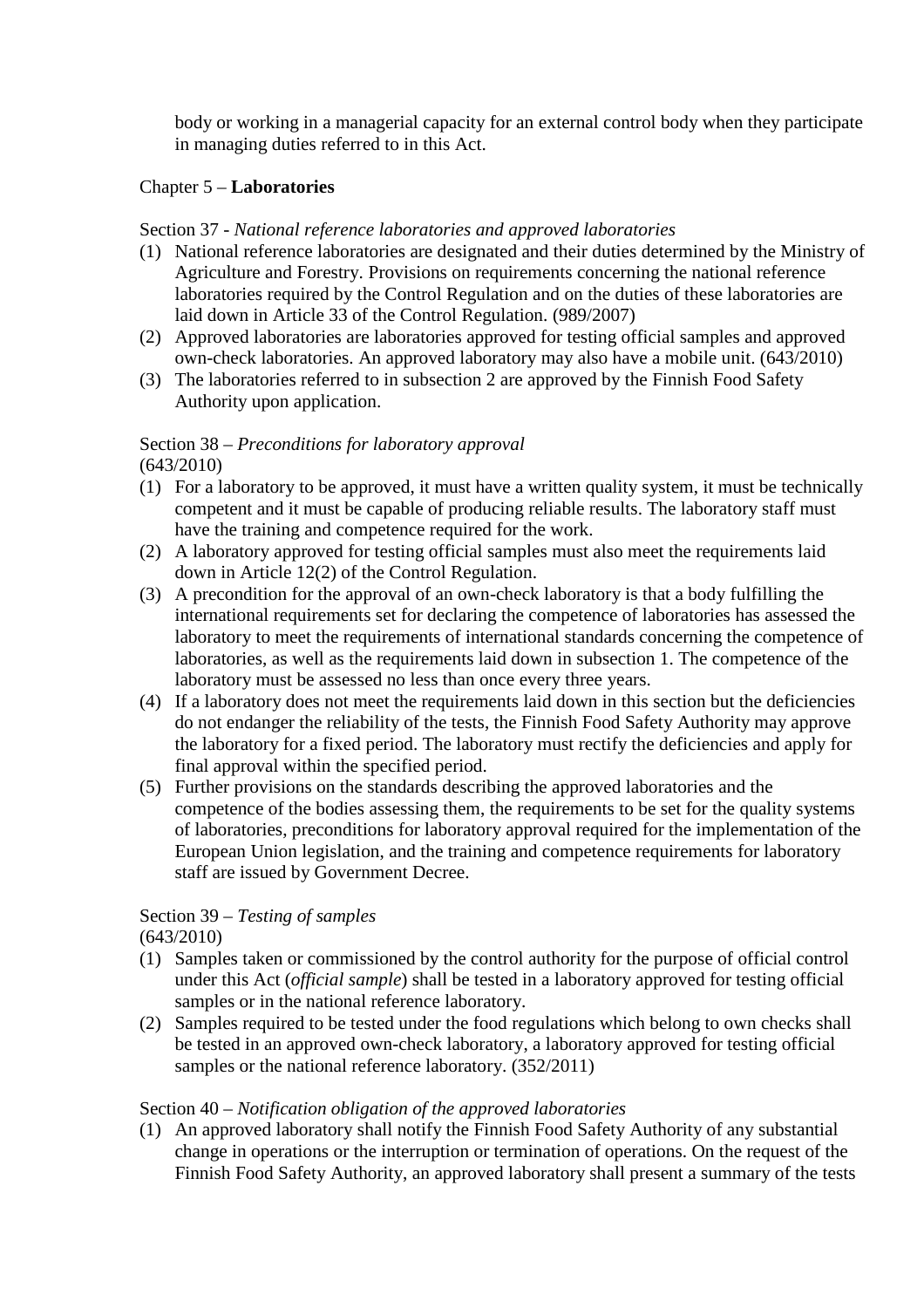it has conducted under section 39 of this Act and the results of their results. The summaries must not contain personal data or any identification data on the object of control.

- (2) An approved laboratory shall notify its client without delay of any test results that indicate a health hazard. An approved laboratory shall also notify the authority responsible for the control of the client without delay of any test results specified in the national contingency plan referred to in section 46. Approved laboratories shall also keep the samples and microbial strains from tests referred to in this subsection and dispatch them to the national reference laboratory.
- (3) Further provisions on the content and submission of the notifications and summaries referred to in subsections 1 and 2, the keeping and dispatching of samples and microbial strains and the health hazard referred to in subsection 2 are issued by Government Decree.
- (4) An approved laboratory shall notify the Finnish Food Safety Authority of tests relating to the zoonosis monitoring and control referred to in section 25(1) and their results and dispatch the samples and the microbial strains isolated in the tests to the national reference laboratory. Further provisions on the content and submission of the notification and the keeping and dispatching of the samples and microbial strains are issued by Decree of the Ministry of Agriculture and Forestry. (989/2007)

# Section 40a – *Notification obligation of the national reference laboratory*  (1137/2008)

- (1) The national reference laboratory shall notify the Finnish Food Safety Authority and the National Institute for Health and Welfare of information needed for epidemiological surveillance as well as the Finnish Food Safety Authority of information on the microbial strains and samples referred to in section 40 needed for the steering of control. The information submitted to the National Institute for Health and Welfare may not contain any identification data on the objects of control.
- (2) Further provisions on the content and submitting of the notifications are issued by Government Decree.

# Chapter 6 – **Food control**

# Section 41 – *General control requirements*

- (1) In addition to this Act, provisions on the organisation of food control are laid down in the European Community legislation on the control, safety and health standards of food and the hygiene of food premises and places of primary production.
- (2) The national control programme and control plans referred to in this Chapter shall be drawn up so as to include the control measures required under this Act and under the European Community food legislation that falls within the scope of this Act.
- (3) The municipal food control authority shall draw up a quality system suited to their operations and maintain and apply it. Provisions on requirements concerning the quality system are laid down in Article 8 of the Control Regulation.

# Section 42 – *Organisation of first destination control*

(352/2011)

(1) First destination control is primarily organised so that the Finnish Food Safety Authority concludes an agreement referred to in section 2(2) of the Local Government Act (365/1995) with the municipality, according to which the municipality commits itself to ensuring that first destination control is performed within its own area. The Finnish Food Safety Authority and the municipality may agree that the municipality performs this duty on behalf of one or more municipalities. An office holder appointed by the municipal control authority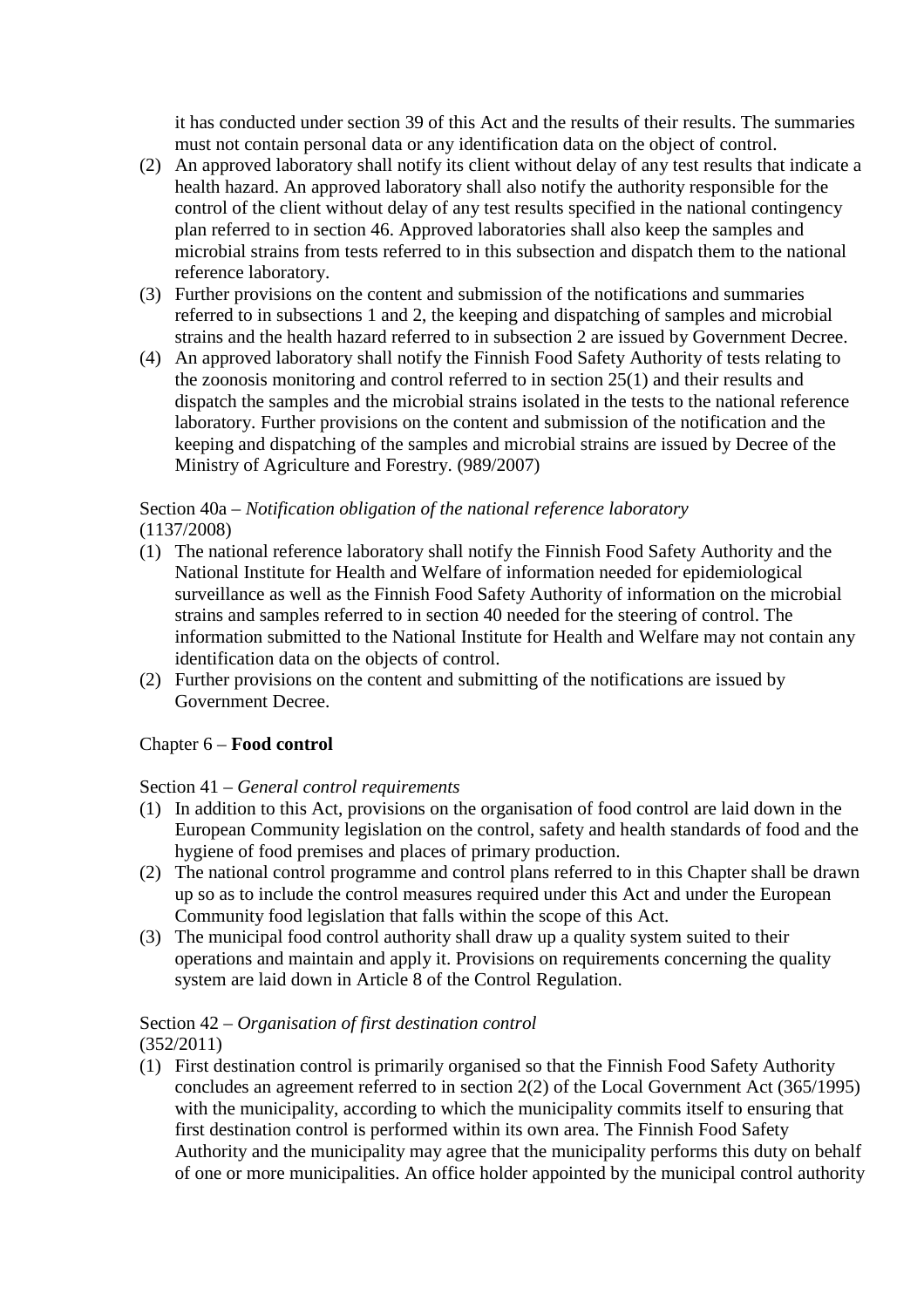decides on the administrative coercive measures under sections 55–60 of this Act concerning first destination operations. The Finnish Food Safety Authority decides on other administrative coercive measures under this Act which are to be directed at first destination operations.

- (2) If a municipality is not covered by an agreement referred to in subsection 1, the Finnish Food Safety Authority may conclude an agreement on the control with another authority, purchase the services of an external control body suited to performing the duties, or perform the control itself. If a control agreement is concluded with another authority, the administrative coercive measures are decided upon by an office holder designated by this authority. If a control agreement is concluded with an external control body, the administrative coercive measures are decided upon by the Finnish Food Safety Authority.
- (3) The Finnish Food Safety Authority is responsible for first destination control in slaughterhouses, game handling establishments and establishments connected to these. The Regional State Administrative Agency sees to first destination control in reindeer slaughterhouses subject to its control and establishments connected to these.
- (4) The decision of an office holder designated by the municipal control authority concerning first destination operations is notified to the parties concerned as regular service referred to in section 59 of the Administrative Procedure Act (434/2003).
- (5) Further provisions on the organisation of first destination control are issued by Decree of the Ministry of Agriculture and Forestry.

# Section 43 – *Meat inspection and related control*

- (352/2011)
- (1) Meat processed or stored in food premises must have been inspected, unless otherwise provided in this Act or under it. Provisions on meat inspection and related control are laid down in Article 5 of the Foodstuffs of Animal Origin Control Regulation.
- (2) The Finnish Food Safety Authority inspects the meat in slaughterhouses and game handling establishments. The Regional State Administrative Agency inspects the meat in reindeer slaughterhouses.
- (3) Inspection assistants in State employment trained for this purpose may be used to assist in meat inspection and control. In slaughterhouses for poultry and lagomorphs staff employed by the food business operator may also be used to assist in meat inspection and related control.
- (4) Further provisions on meat inspection and related control are issued by Decree of the Ministry of Agriculture and Forestry.

# Section 43a – *Meat inspection decision*

(1137/2008)

- (1) A written decision is given on meat inspection. The decision shall contain the following information:
	- 1) authority which made the decision and the time of making the decision;
	- 2) parties immediately affected by the decision;
	- 3) sufficient animal or lot-specific identification data;
	- 4) amount of meat concerned in the decision;
	- 5) reason for rejection or how the matter has otherwise been decided; and
	- 6) name and contact information of the person from whom the concerned party may, if necessary, request further information on the decision.
- (2) Instructions for appeal shall be attached to the decision. The decision need not be signed.
- (3) The meat inspection decision is notified to the parties concerned by the letter referred to in section 59 of the Administrative Procedure Act or by the verifiable electronic service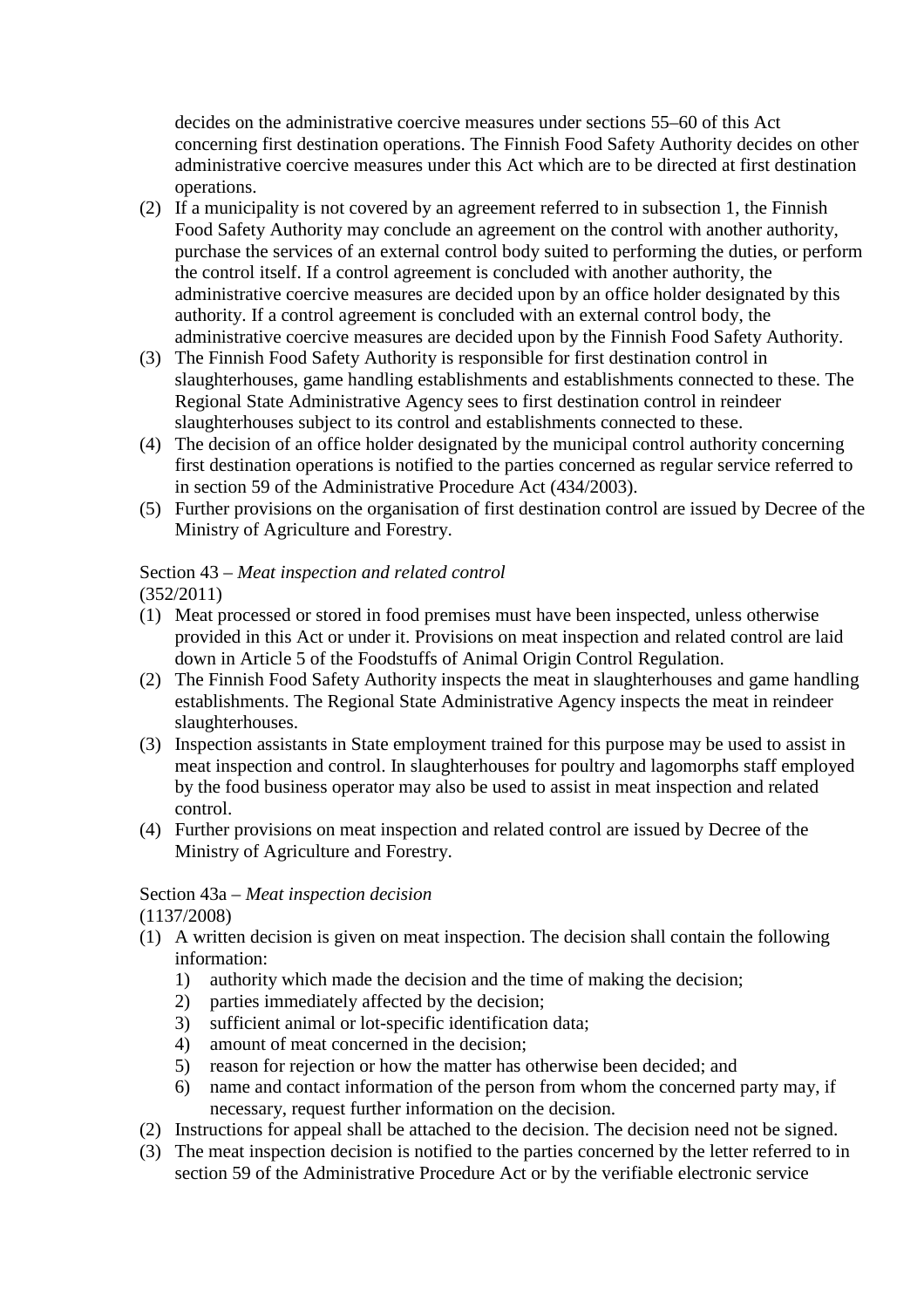referred to in section 18 of the Act on Electronic Services and Communication in the Public Sector (13/2003). With the consent of the party concerned the decision may be notified by email. In this case the decision is considered notified as soon as the party concerned sends an acknowledgement of receipt to the control authority.

#### Section 44 – *Control of laboratories*

(1) The Finnish Food Safety Authority controls that laboratories performing tests referred to in section 39 comply with the food regulations. If a laboratory fails to comply with the regulations, the Finnish Food Safety Authority may issue necessary orders for rectifying the activities within a specified time.

### Section 45 – *Investigating food-borne outbreaks*

- (1) After receiving a notification referred to in section 24(2) concerning a food-borne outbreak or suspected food-borne outbreak, or when suspecting a food-borne outbreak for some other reason, the municipal food control authority must perform an investigation into the matter without delay, including the appropriate epidemiological and microbiological tests, in cooperation with the authorities referred to in the Communicable Diseases Act, and provide the National Institute for Health and Welfare and the Finnish Food Safety Authority with the necessary notifications. The notifications must not contain any personal data.
- (2) Further provisions on investigation and notification of food-borne outbreaks are issued by Government Decree. (989/2007)

#### Section 46 – *Preparing for emergencies*

- (1) The Finnish Food Safety Authority shall draw up a national contingency plan for emergencies under Article 13 of the Control Regulation. The municipal control authority shall draw up a similar plan for the municipality.
- (2) Further provisions on the content and drawing up of contingency plans for emergencies are issued by Decree of the Ministry of Agriculture and Forestry. (989/2007)

#### Section 47 – *National control programme*

- (1) The Finnish Food Safety Authority shall draw up a national food control programme (*control programme*) to steer and coordinate the control performed under this Act. The control programme shall contain at least the following information:
	- 1) specification of the content of inspections;
	- 2) the criteria for assessing the risks at different types of control sites and for determining the frequency of inspections;
	- 3) assessment of the need for sampling;
	- 4) methods for assessing the implementation of control plans referred to in section 48; and
	- 5) methods used in assessing the implementation of the control programme.
- (2) The control programme shall be reviewed as necessary, but at least once every three years. The control programme is part of the national environmental healthcare control programme and the national control plan which is drawn up in accordance with the Control Regulation and covers the entire production chain, starting with primary production.
- (3) Further provisions on the content and drawing up of the national control programme are issued by Government Decree.

#### Section 48 – *Control plans*

(1) Each municipality shall draw up a municipal food control plan (*municipal control plan*), which covers regular control, ensuring that the control is in accordance with general control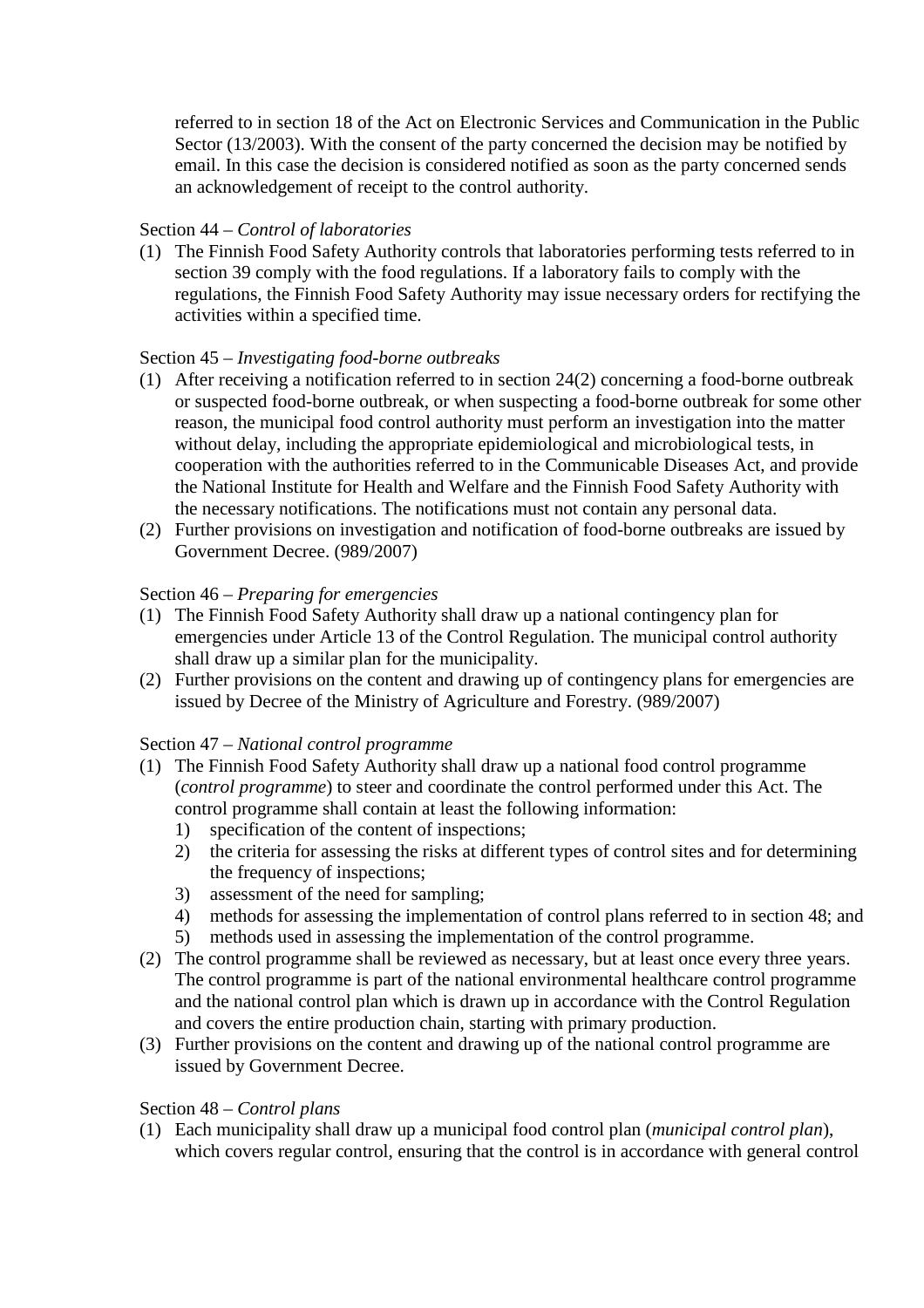requirements, prevents health hazards and protects consumers from financial losses. The control plan shall contain at least the following information:

- 1) specification of the content of inspections;
- 2) inspection frequency at control sites;
- 3) sampling and testing of samples by the municipality;
- 4) assessment of the implementation of the control plan; and
- 5) approved laboratories used in the control.
- (2) The municipal control plan shall take account of the national control programme. The control plan shall be reviewed as necessary, but at least once every three years.
- (3) The Finnish Food Safety Authority, the National Supervisory Authority for Welfare and Health, the Finnish Customs, the Regional State Administrative Agencies, the Finnish Defence Forces and border inspection veterinarians shall draw up control plans for the food control they are responsible for. The provisions on municipal control plans laid down in subsections 1 and 2 above apply to these control plans. (1495/2009)
- (4) Further provisions on the content of the control plans, inspections contained in the control plans, the frequency of inspections at control sites, taking of samples and the assessment of the implementation of the control plan are issued by Government Decree.

# Section 49 – *Right to perform inspections and to be present at inspections* (352/2011)

- (1) The control authority and the external control body referred to in section 36 has the right to perform inspections required in the control, examine documents, and gain access to sites where operations referred to in this Act are practised or information relevant for controlling the compliance with this Act is kept. The control authority and external control body has the right to inspect the machinery, implements and facilities used in the operations.
- (2) The Finnish Food Safety Authority and Regional State Administrative Agency have the right to be present in inspections performed by the European Commission under Article 45 of the Control Regulation. A student who is taking training in activities of public authorities who is steered by the control authority has the right to be present when the control authority performs control and inspections.
- (3) In premises covered by the provisions on domiciliary peace, the inspection may only be performed if there are reasonable grounds for suspecting that food regulations have been violated or are being violated in a manner that is punishable by law. The inspection must be necessary for the investigation of an offence or for the prevention of a serious health hazard. The inspection may only be performed by the control authority.
- (4) If in connection with control or an inspection the control authority determines that a foodstuff of animal origin contains an amount of contaminants that is in violation of the regulations, the Regional State Administrative Agency and the Finnish Food Safety Authority or a veterinarian designated by the Regional State Administrative Agency has the right to inspect the place of primary production from which the food originates and to take, free of charge, all samples needed for tests. In such cases, the Regional State Administrative Agency and the Finnish Food Safety Authority or a veterinarian designated by the Regional State Administrative Agency has the right to obtain information, take samples and perform inspections as laid down in this Act. Only the Regional State Administrative Agency has the right to perform inspections in premises covered by the provisions on domiciliary peace.
- (5) Provisions laid down in this Act on the right of control authorities to gain access to sites where operations referred to in this Act are practised and to obtain information also apply to inspectors referred to in the European Union legislation or in other international agreements binding on Finland if this is required under the relevant international obligation that is binding on Finland.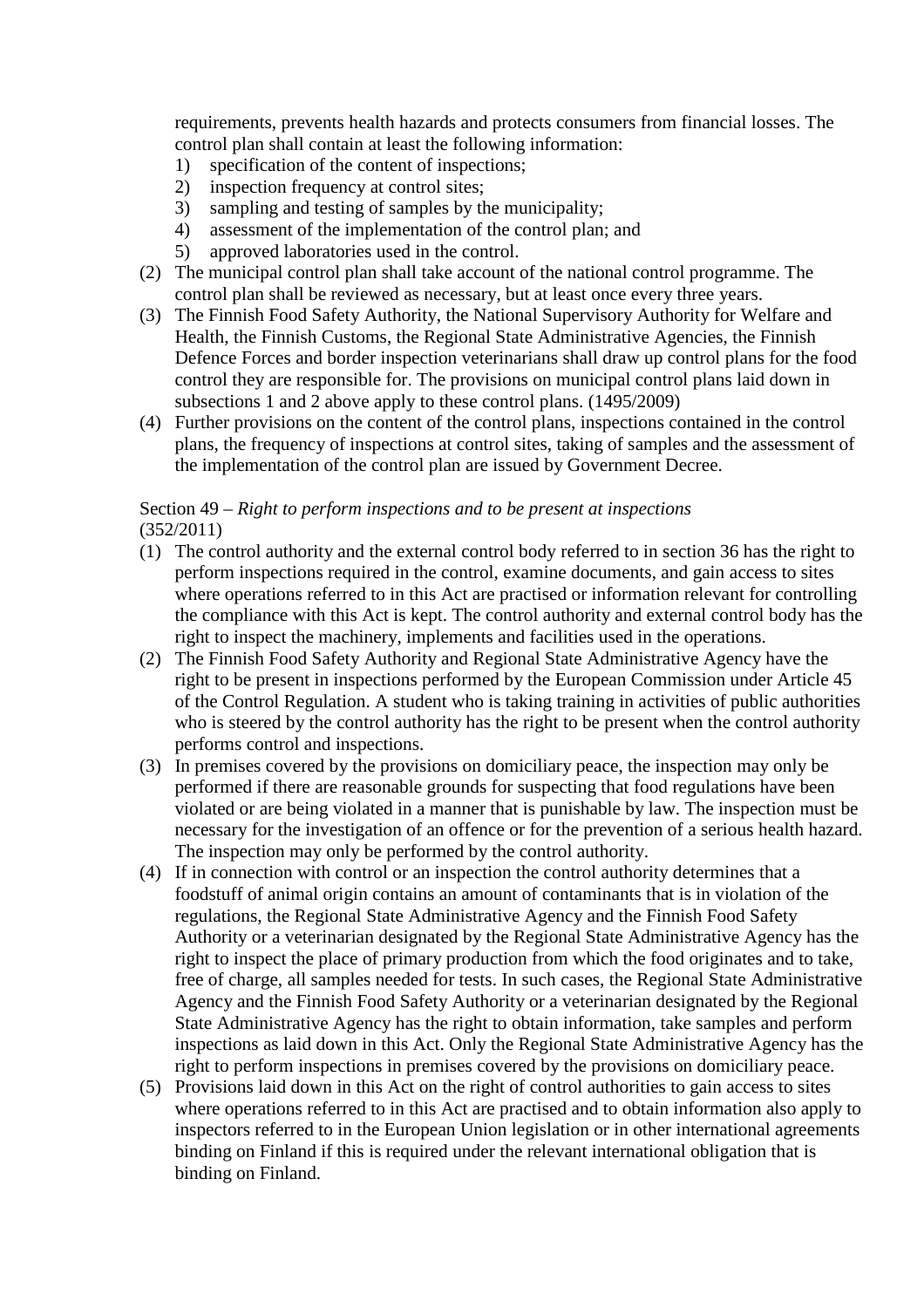#### Section 50 – *Sampling*

- (1) The control authority and external control body referred to in section 36 has the right to take, free of charge, the necessary number of samples for control purposes.
- (2) The person taking the samples must be sufficiently competent in taking, handling and storing samples. The sample must be representative in terms of both the size and composition. The sample must be protected against contamination and other significant changes that may distort the test results. The sample must be marked at the site where it is taken so that it can be easily and unambiguously identified. The food business operator shall be given an attestation of the taking of the sample.
- (3) Provisions on the general requirements for sampling are also laid down in Articles 11 and 12(1) of the Control Regulation.
- (4) Subsection 2 of this section also applies to sampling in connection with own-checks.
- (5) Further provisions on sampling are issued by Decree of the Ministry of Agriculture and Forestry. (989/2007)

#### Section 51 – *Right to obtain information*

- (1) Notwithstanding the provisions on secrecy, the control authority has the right to obtain information essential for performing the control from State and municipal authorities, food business operators, and other parties to whom the obligations of this Act apply.
- (2) The right to obtain information also applies to information that is essential for performing duties laid down in the food regulations which would otherwise be considered secret as it concerns private business or professional activity or the financial status or state of health of a private person.

# Section 52 – *Obligation of the control authority to notify and provide information* (1495/2009)

- (1) The control authority shall notify the Regional State Administrative Agency and the Finnish Food Safety Authority of any health hazards observed and, where necessary, of other matters emerging during control that may affect food safety. The control authority shall also notify the authorities referred to in the Communicable Diseases Act of any matters that have emerged during control that may be of importance in the protection of the population against communicable diseases.
- (2) The control authority has an obligation to provide to the Finnish Food Safety Authority and the Regional State Administrative Agency the information they require for the registers they maintain under section 83. The control authority also has an obligation to provide, on request, to the Finnish Food Safety Authority and the Regional State Administrative Agency other information on inspections, control measures, control staff, charges and the control process for monitoring the control performed under this Act.
- (3) The control authority shall provide the information referred to in subsections 1 and 2 as required by the Finnish Food Safety Authority.
- (4) Further provisions on the notification obligation of control authorities are issued by Decree of the Ministry of Agriculture and Forestry.

#### Section 53 – *Obligation of the control authority to provide guidance* (352/2011)

(1) Where necessary, the control authority shall provide food business operators with the instructions and requests needed for ensuring compliance with the food regulations and the functioning of own checks.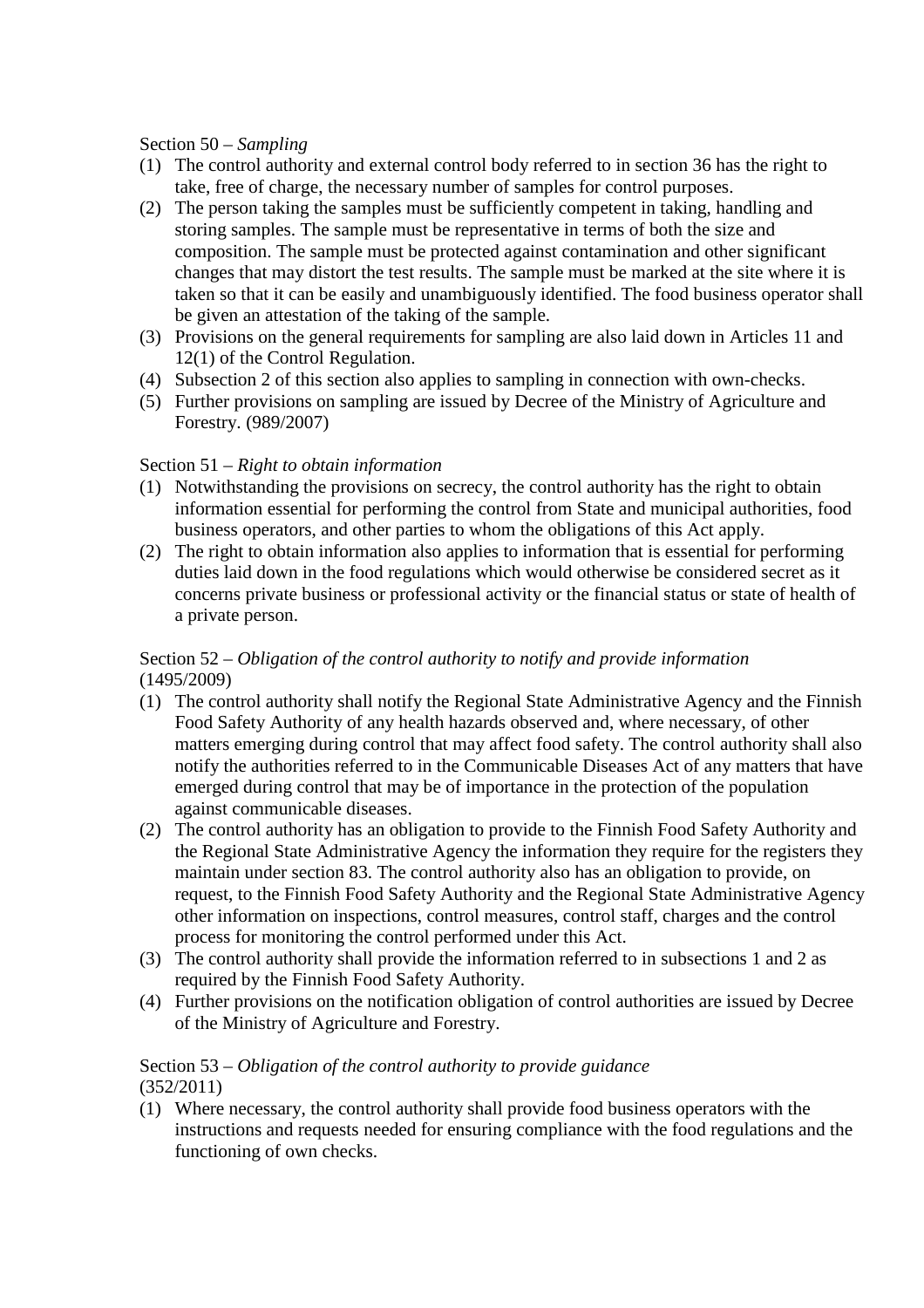#### Section 54 – *Notification obligation of a veterinarian*

(1) If in connection with a veterinary call to a place of primary production a veterinarian determines that the state of health of animals at the place of primary production is such that it essentially weakens the food hygiene standard of the foodstuffs of animal origin obtained from the animals concerned, the veterinarian must notify the owner or keeper of the animals and the municipal food control authority of the matter.

### Chapter 7 – **Administrative coercive measures**

### Section 55 – *Removing violations of food regulations*

(1) If food or information given about it, the food production, processing or distribution stage, food premises, a place of primary production, or the operations practised in them may cause a health hazard, endanger the accuracy or sufficiency of the information given on the food, mislead the consumer, or otherwise violate the food regulations, the control authority may order the deficiency to be removed. A violation of the regulations shall be ordered to be removed immediately or within a fixed period specified by the control authority.

### Section 56 – *Prohibition*

- (1) The control authority may prohibit the primary production, manufacture, import, export, placing on the market, serving or conveyance of a foodstuff or its use in food manufacture if the food or information about it, the food production, processing or distribution stage, food premises, a place of primary production, or the operations practised in them cause or there are reasonable grounds for suspecting that they may cause, a serious health hazard and the health hazard cannot be prevented otherwise.
- (2) The prohibition may be imposed temporarily for the period during which the matter is investigated or the deficiency corrected. A temporary prohibition remains in force until the control authority issues its final decision on the matter. The control authority shall ensure that the necessary investigations on the matter are performed without delay.

#### Section 57 – *Withdrawing food from the market and informing the public*

- (1) The control authority may order a food business operator to withdraw food from the market if the operator fails to comply with the obligation laid down in Article 19 of the General Food Regulation concerning withdrawal of any food violating food safety requirements from the market. The control authority may also order food to be withdrawn from the market if the information on it violates the food regulations in an essential way.
- (2) The control authority may, at the expense of the food business operator, inform the public about food that violates food safety requirements if the food business operator fails to comply with the obligation to inform the consumers about the matter laid down in Article 19 of the General Food Regulation.

#### Section 58 – *Seizure*

- (1) The control authority may seize a foodstuff if it causes or if there is reason to suspect that it causes a direct health hazard and the other measures laid down in this Act are not to be considered sufficient. The seizure must be performed in the presence of a witness. The party from whom the food is seized shall be given an attestation of the matter, stating the amount of property seized and the grounds for the seizure.
- (2) The seized property may, where necessary, be kept in food premises or at the place of primary production, appropriately marked, or in a sealed or otherwise marked storage space. Efforts shall be made to store the property for the duration of any tests necessary for determining the health hazard it causes in such a way that its quality is not affected.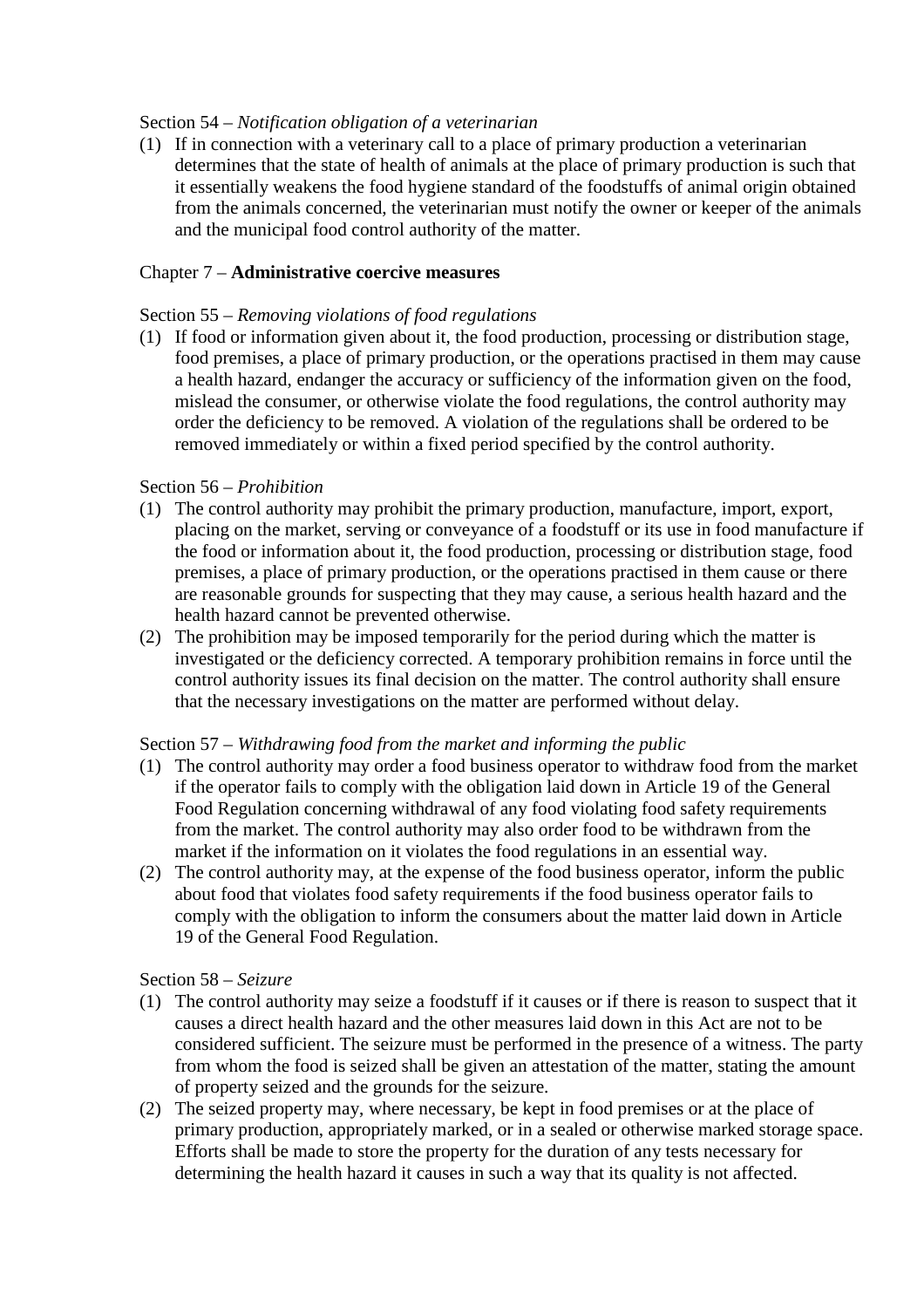## Section 59 – *Decision on the use or disposal of a foodstuff*

- (1) The control authority decides the purposes for which a food that is in violation of the food regulations may be used, or the purposes for which it may be conveyed, if the food cannot be made to comply with the regulations. If it is not possible to use the food or if health considerations or food regulations so require, the food must be ordered to be destroyed.
- (2) The control authority shall impose a reasonable time limit within which the food business operator must comply with a decision made under subsection 1. The control authority shall make the decision referred to in subsection 1 without delay. The decision should be made with the aim of minimising the financial losses to the owner.

## Section 60 – *Rejecting foodstuffs of animal origin supplied from another Members State of the European Union at the first destination*

- (1) The control authority shall reject a foodstuffs of animal origin supplied from another Member State of the European Union at the first destination if:
	- 1) it is found in an official examination that there is salmonella in food which under section 23(3) must be tested for salmonella before delivery to Finland;
	- 2) it is found in an own-check examination performed in an approved own-check laboratory that there is salmonella in food which under section 23(3) must be tested for salmonella before delivery to Finland, and the first destination operator does not return the food to the country of origin on its own initiative;
	- 3) it is found in an official examination or in an own-check examination performed in an approved own-check laboratory that the food contains microbes or chemical residues in amounts that are dangerous to health or, because of its microbiological, chemical or physical qualities, the food is otherwise unfit to be used as food, and the food cannot be ordered to be treated in a manner that would make it possible to use it as a food under section 55:
	- 4) the temperature of the food has changed during transportation or intermediate storage to the extent that it does not meet the requirements of the food regulations and it cannot be ordered to be treated in a manner that would make it possible to use it as food under section 55, and the first destination operator does not return the food to the country of origin on its own initiative; or
	- 5) the food does not meet the requirements referred to in section 18 concerning its marking, origin, documents or certificates, and the first destination operator does not return the food to the country of origin on its own initiative.
- (2) The first destination operator shall be given an opportunity to correct the deficiencies concerning the documentation referred to in paragraph 5 within a reasonable time specified by the control authority.
- (3) Rejected food shall be returned to the country of origin, used for a non-food purpose as approved by the control authority, or destroyed as set down in the rejection decision. Unless otherwise required for health reasons or on the basis of other legislation, the first destination operator may decide which of the above measures it will take.
- (4) The control authority shall immediately notify the Finnish Food Safety Authority of the food it has rejected. The rejected food may not be returned before the Finnish Food Safety Authority has verified with the authorities in the country of origin that the food may be returned to the country in question.
- (5) Further provisions on the notifications concerning rejection of food are issued by Decree of the Ministry of Agriculture and Forestry.

Section 61 – *Cancelling the approval of food premises*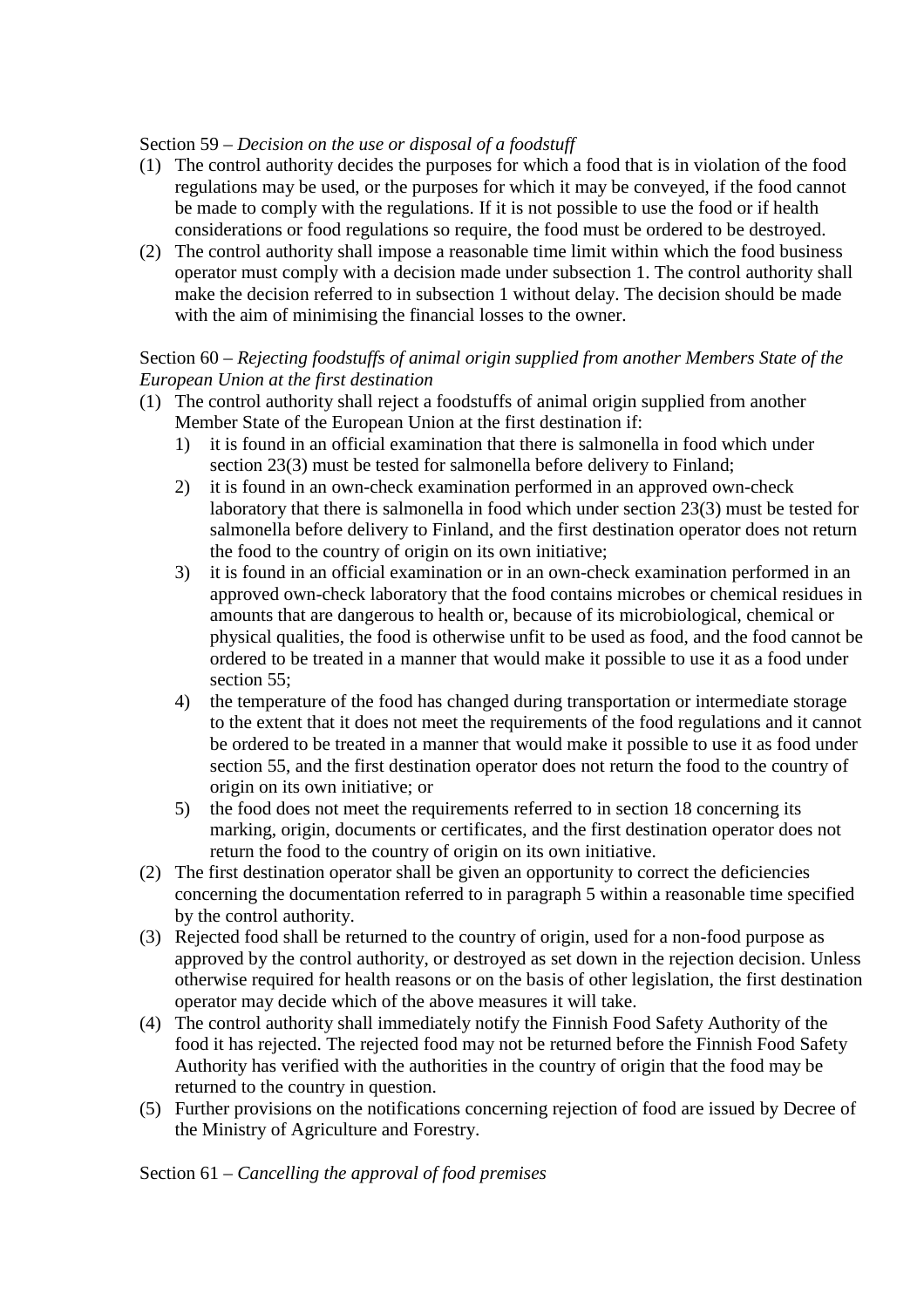(1) The control authority may cancel its decision on the approval of food premises in full or in part if there is no other way of preventing a health hazard. The approval may also be cancelled if the food premises or the operations practised in them violate the food regulations in an essential way and the food business operator has failed to comply with an order or prohibition issued by the control authority under section 55 or 56. The approval may also be cancelled for a fixed period.

## Section 62 – *Cancelling the approval of a laboratory*

- (1) The Finnish Food Safety Authority may cancel the approval of a laboratory if the laboratory or the operations practised in it violate the requirements laid down in section 38 or 40 in an essential way and, despite an order issued by the Finnish Food Safety Authority, the laboratory does not correct the deficiencies and the deficiencies are of a serious nature. An approval given for a fixed period may also be cancelled.
- (2) The Finnish Food Safety Authority may also cancel an approval for the time required to consider the matter if the deficiencies in the operations of the approved laboratory are of such a nature that they may compromise the reliability of the test results.

### Section 63 – *Urgent measures*

(1) In urgent cases, a holder of municipal office performing food control duties who has not been given the power to apply administrative coercive measures under section 32(3) of this Act has the right to apply administrative coercive measures referred to in sections 55, 56 and 58. Decisions made by an office holder under this section shall be submitted to the municipal food control authority for consideration without delay.

### Section 64 – *Decision of the Finnish Food Safety Authority concerning the use of administrative coercive measures*

- (1) Decisions on the use of administrative coercive measures referred to in sections 55–59 that apply to an area larger than one municipality are taken by the Finnish Food Safety Authority.
- (2) The Finnish Food Safety Authority may decide on the use of administrative coercive measures that only apply to one municipality if, on reasonable grounds, it determines that the measures taken by the municipal food control authority to prevent a health hazard are insufficient.
- (3) The Finnish Food Safety Authority shall notify the municipalities in question of the decisions it has made under subsections 1 and 2 without delay.

#### Section 65 – *Marketing prohibition*

- (1) The Finnish Food Safety Authority may prohibit a food business operator from continuing to conduct marketing that violates the food regulations or from resuming such or similar marketing. The prohibition may also be given as temporary, in which case it remains in force until the Finnish Food Safety Authority has issued its final decision on the matter.
- (2) If in the marketing of food information is given that may cause a serious health hazard or if the marketing of food is essentially incorrect or misleading, the Finnish Food Safety Authority may, in addition to the measures mentioned in subsection 1, take measures laid down in sections 56–58 until the marketing has been made to comply with the regulations.

#### Section 66 – *Correction of marketing*

(1) When imposing a prohibition under section 65, the Finnish Food Safety Authority may oblige the food business operator on which the prohibition has been imposed to submit a correction of marketing within a specified period if this is considered essential on account of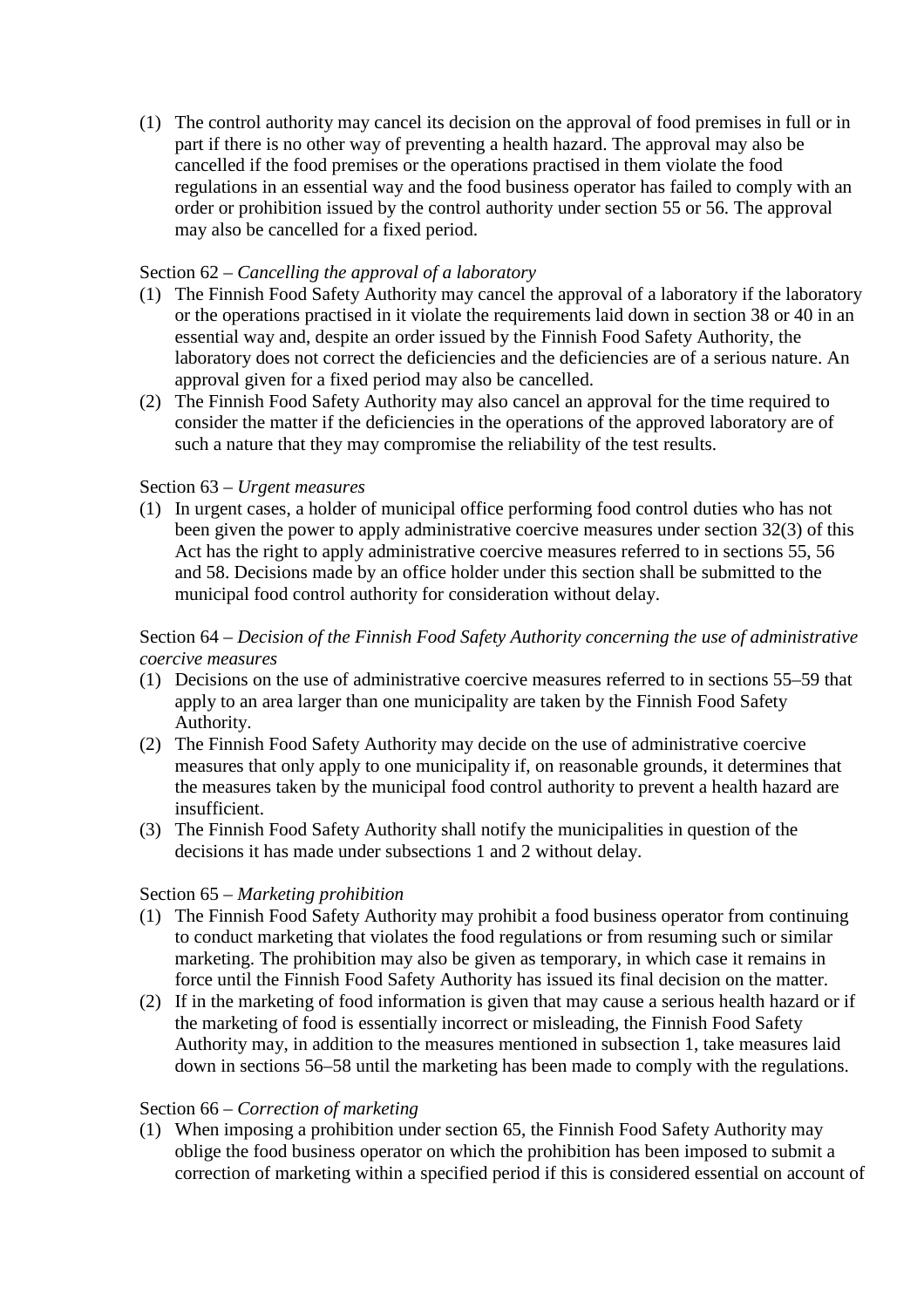the obvious harm arising from the marketing. In its decision the Finnish Food Safety Authority may order that the correction of marketing must be implemented to the same extent as the marketing to which the correction applies.

### Section 67 – *Applying the Consumer Protection Act and the Unfair Business Practices Act*

(1) In addition to the provisions of sections 65 and 66, the provisions on marketing laid own in the Consumer Protection Act (38/1978) and the Unfair Business Practices Act (1061/1978) also apply.

#### Section 68 – *Penalty payments, threat of performance and threat of suspension*

(1) The control authority may reinforce an order or prohibition given under this Act with a penalty payment or a threat of performance at the defaulter's expense or a threat of suspension. Otherwise the provisions of the Act on Conditional Imposition of a Fine (1113/1990) apply in matters concerning penalty payments or threats of performance and suspension.

#### Section 69 – *Liability for costs*

(1) The food business operator is liable for the costs it incurs in complying with the decisions made by authorities under the provisions of this Chapter.

### Chapter 8 – **Charges**

#### Section 70 – *Charges for services performed by State authorities*

- (1) Unless otherwise provided in the Act on Criteria for Charges Payable to the State (150/1992), a charge must be collected for measures taken by a State authority under this Act. The provisions of the Act on Criteria for Charges Payable to the State apply to determining the amount of the charge. The meat inspection and control charges of slaughterhouses slaughtering small numbers of animals and game handling establishments may, however, be reduced to no more than the level specified in Article 27(3) of the Control Regulation as laid down by Decree of the Ministry of Agriculture and Forestry. (352/2011)
- (2) Further provisions on the national arrangements required under Articles 27 and 28 of the Control Regulation and on determining the amount of the charge are issued by Decree of the Ministry of Agriculture and Forestry. (989/2007)

#### Section 71 – *Charges for services performed by municipal authorities*

- (1) The municipality shall collect a charge from food business operators in accordance with the rate it has approved:
	- 1) for the approval of an establishment and for processing a notification of food premises other than those referred to in section 13(3); (352/2011)
	- 2) for the inspection, sampling and testing of samples contained in the municipal control plan;
	- 3) for the control of food premises exporting foodstuffs of animal origin to destinations outside the European Union, to the extent that the exports require more comprehensive control than usual because of the requirements of the purchasing country; (643/2010) and
	- 4) for inspection performed for the purpose of controlling measures referred to in Chapter 7 that arise from failure to comply with the food regulations.
- (2) In addition to the provisions of subsection 1, a municipality shall also collect a charge for other control and inspections and tests connected with them as laid down in Articles 27 and 28 of the Control Regulation.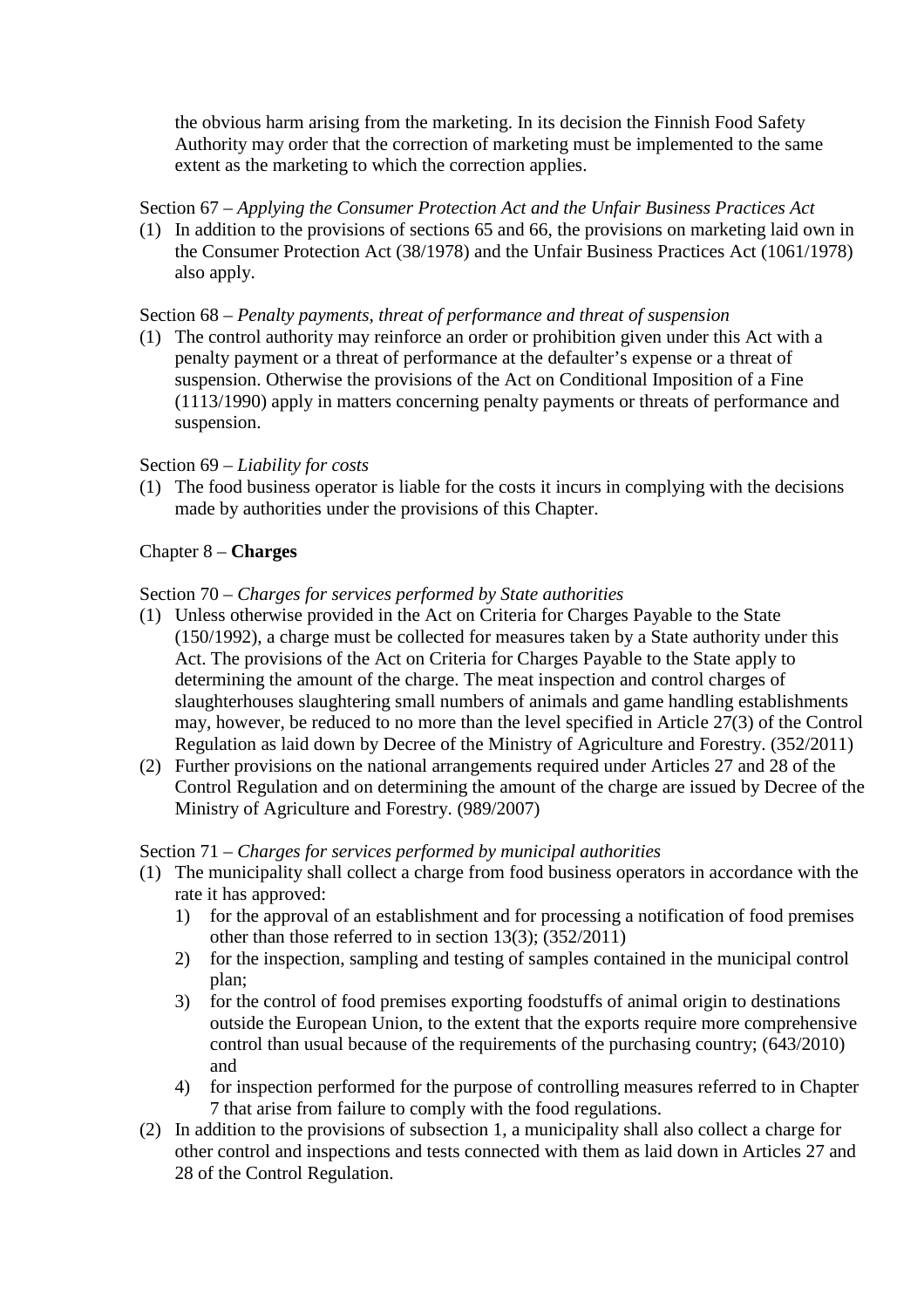- (3) The State compensates the municipalities for costs which have arisen from food control inspections, sampling, tests and studies delegated by the Finnish Food Safety Authority to be implemented by municipalities which under this Act are laid down to be performed by the Finnish Food Safety Authority or which are related to the preparation of legislation or instructions of the Finnish Food Safety Authority. As regards control duties under section 30(4) of the Act, the State compensates the municipalities only for the costs of testing the samples. (130/2009)
- (4) Unless otherwise provided in Articles 27 and 28 of the Control Regulation, the charges referred to in subsection 1 above are determined so as not to exceed the costs actually incurred in taking the measure. Further provisions on the national arrangements required under Articles 27 and 28 of the Control Regulation and on determining the amount of the charges are issued by Decree of the Ministry of Agriculture and Forestry. (989/2007)

## Section 72 – *Collecting charges without judgement or decision and interest for late payment*  (130/2009)

- (1) The charges referred to in this Act may be collected without judgement or decision as laid down in the Act on the Enforcement of Taxes and Charges (706/2007).
- (2) If a charge imposed on a measure has not been paid by the due date, annual interest for late payment may be collected on the amount delayed according to the interest rate referred to in section 4(1) of the Interest Act (633/1982). The due date may be no sooner than two weeks from the receipt of the service on the basis of which the charge is determined. Instead of the interest for late payment the authority may collect a charge of five euros for late payment if the interest for late payment remains smaller than this.

# Chapter 9 – **Appeal**

# Section 73 – *Appeal against a decision of a State authority*

- (1) A decision of a State authority issued under this Act may be appealed as laid down in the Administrative Judicial Procedure Act (586/1996). Rectification to a charge imposed by a State authority may be requested as laid down in the Act on Criteria for Charges Payable to the State.
- (2) By derogation from subsection 1, a decision made by the Finnish Customs under this Act may be appealed as laid down in the Customs Act (1466/1994).

# Section 74 – *Appeal against a decision of a municipal authority*

- (1) A decision made by a holder of a municipal office may not be appealed. A request for rectification concerning the decision may be made to a municipal body carrying out duties laid down in this Act. The request for rectification shall be made no later than 14 days after receipt of the decision of the officeholder. The request for rectification shall be processed without delay.
- (2) A decision by a holder of a municipal office referred to in section 63 of this Act may not be appealed.
- (3) A decision of a municipal body may be appealed as laid down in the Administrative Judicial Procedure Act.
- (4) A decisions concerning a municipal control plan, municipal food regulations referred to in section 86 and rates concerning municipal charges may be appealed as laid down in the Local Government Act.

Section 75 – *Appeal against a meat inspection decision*  (1495/2009)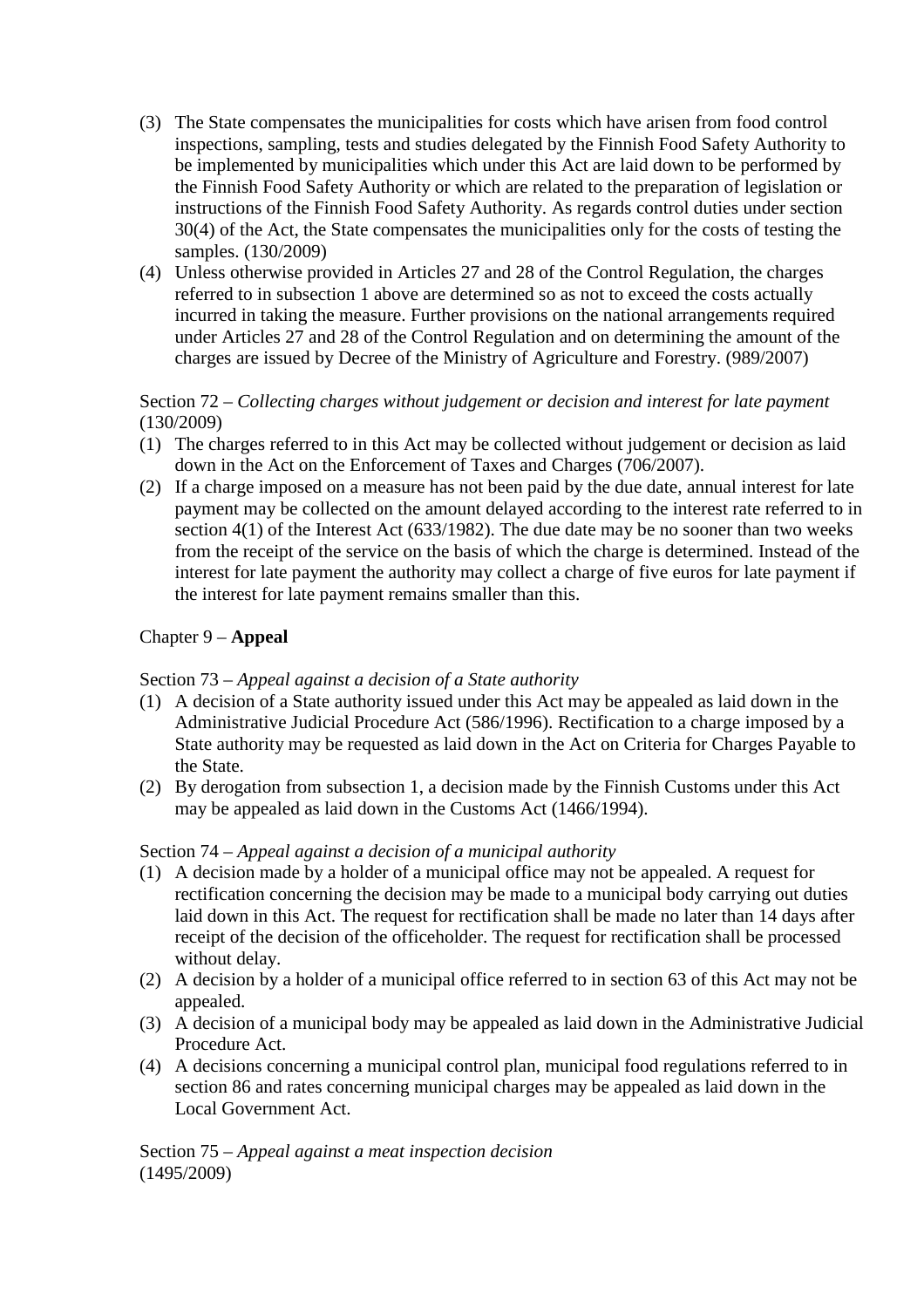- (1) A meat inspection decision by the Finnish Food Safety Authority or Regional State Administrative Agency may not be appealed. The party concerned may submit a request for rectification concerning the decision to the Finnish Food Safety Authority. The request for rectification shall be made in writing no later than 14 days after the receipt of the decision. The request for rectification shall be processed without delay.
- (2) A decision issued by the Finnish Food Safety Authority on the request for rectification may be appealed as laid down in the Administrative Judicial Procedure Act.

#### Section 76 – *Appeal against a decision concerning first destination operations*

- (1) A decision concerning first destination operations may not be appealed. A party that is not satisfied with the decision may submit a request for rectification to the Finnish Food Safety Authority no later than 14 days after the receipt of the decision.
- (2) A decision made by the Finnish Food Safety Authority under subsection 1 may be appealed as laid down in the Administrative Judicial Procedure Act.

# Section 77 – *Control authority's right of appeal*

- (1) The authority has the right to appeal a decision by the Administrative Court by which a decision of the authority has been repealed or amended.
- (2) The Finnish Food Safety Authority has the right to appeal a decision by the Administrative Court by which the Administrative Court has repealed or amended a decision by a municipal body made on grounds other than a request for rectification. The right of appeal of the Finnish Food Safety Authority does not apply to a decision by the Administrative Court referred to in section 74(4) of this Act.

# Section 78 – *Enforcement*

- (1) A decisions made under the provisions of Chapter 7 of this Act may include an order that the decision shall be complied with before it becomes legally valid or before the request for rectification has been processed, unless otherwise required by the appellate authority or, correspondingly, the authority processing the request for rectification. The request for rectification and the appeal shall be processed without delay.
- (2) Unless otherwise required by the Finnish Food Safety Authority or the appellate authority, a decision concerning the withdrawal of a competence certificate shall be complied with despite appeal. (1137/2008)
- (3) Unless otherwise required by the Finnish Food Safety Authority or the appellate authority, a meat inspection decision shall be complied with despite a request for rectification or an appeal.

# Chapter 10 – **Penalty provisions**

# Section 79 – *Penalty provisions*

- (1) Provisions on the penalty for a health offence violating the provisions laid down in or under this Act are laid down in Chapter 44, section 1 of the Criminal Code (39/1889).
- (2) A person who deliberately or through negligence
	- 1) produces, imports, exports, places on the market, serves or otherwise conveys food that does not meet the requirements laid down in section 7 of this Act;
	- 2) practises operations under this Act in food premises or at a place of primary production that has not been approved in accordance with this Act, for which a notification has not been submitted in accordance with this Act, or whose operations have been prohibited temporarily, partially or in full;
	- 3) violates the own-check obligation laid down in section 19 of this Act;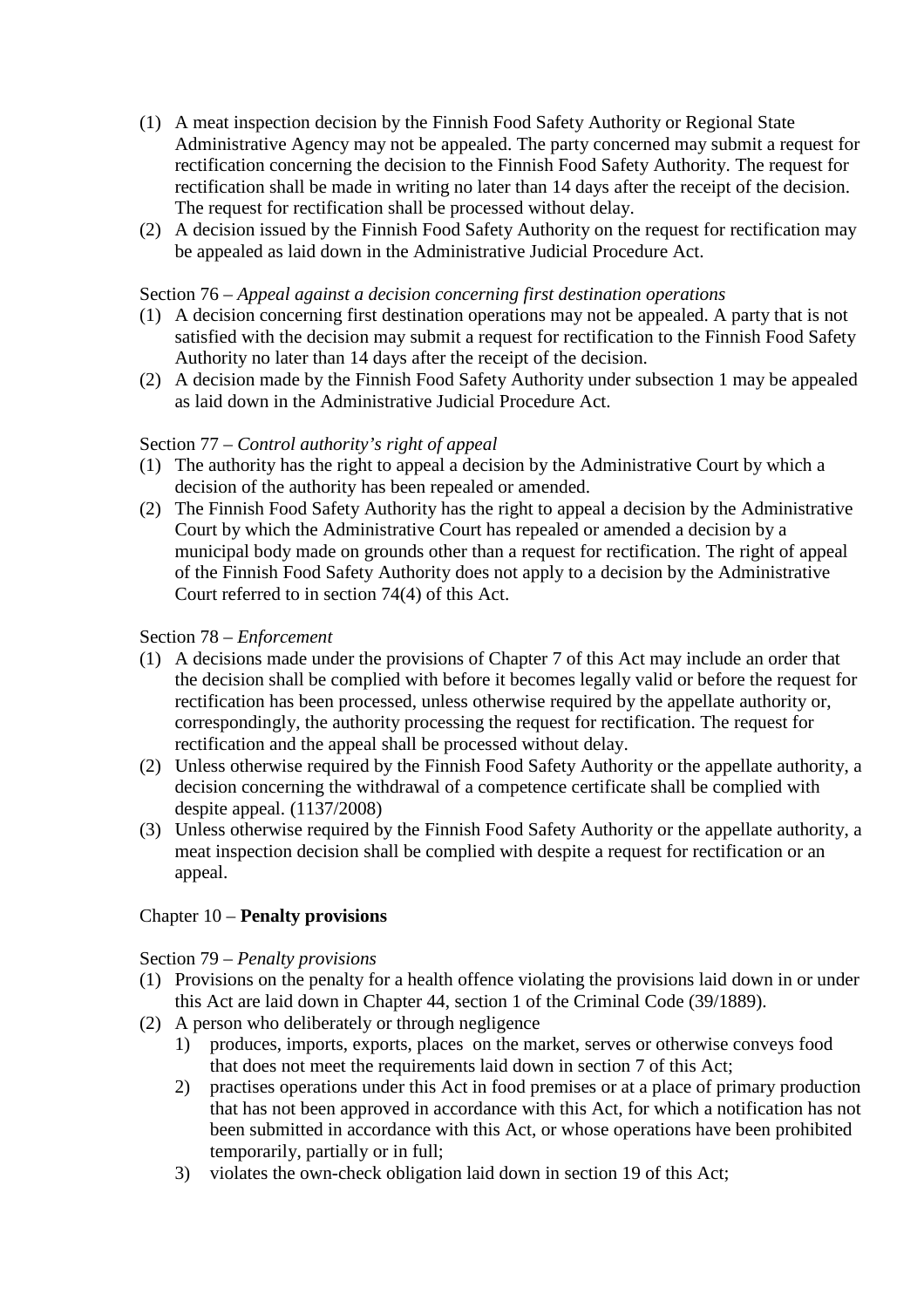- 4) violates an order issued by the control authority under section 55, 57, 59 or 66 of this Act, a prohibition issued by the control authority under section 56 or 65, a decision on seizure issued by the control authority under section 58, a decision on rejection issued by the control authority under section 60, or a decision on cancellation of approval issued by the control authority under section 61 or 62;
- 5) fails to submit the notification referred to in section 24 or 25;
- 6) despite a reprimand or prohibition by the control authority, delivers from a place of primary production food that does not meet the requirements of the provisions or regulations laid down in or under this Act; or
- 7) provides information about the food or its properties in a manner that violates section 9 of this Act or gives otherwise misleading information about the food or its properties, shall be sentenced to pay a fine for committing a *food offence* unless a more severe penalty for the act has been provided elsewhere in the law.
- (3) Provisions on the penalty for smuggling and attempted smuggling of food that violates the law and for dealing in illegal imports are laid down in Chapter 46, sections 4–6 of the Criminal Code.
- (4) The control authority need not notify the pre-trial investigation authority of an offence if the act or negligence is insignificant and does not involve disobedience regarding prohibitions and orders issued by an authority.
- (5) A punishment for violating a prohibition or obligation ordered under this Act that is reinforced with a penalty payment can be waived.

### Section 80 – *Violating confidentiality obligation*

(1) Punishment for violating the confidentiality obligation referred to in section 81 is imposed in accordance with Chapter 38, section 1 or 2 of the Criminal Code unless the act is punishable under Chapter 40, section 5 of the Criminal Code, or a more severe penalty for the act has been provided elsewhere in the law.

# Chapter 11 – **Miscellaneous provisions**

# Section 81 – *Confidential information*

- (1) Provisions on the confidentiality obligation concerning information received during control are laid down in the Act on the Openness of Government Activities and in Article 7 of the Control Regulation. Notwithstanding the confidentiality obligation, information on the financial status of an individual or corporation, business or professional secrets, or the personal situation of an individual obtained when controlling the compliance with this Act or performing control duties may be given:
	- 1) to State and municipal authorities for the purpose of performing duties under this Act;
	- 2) to prosecuting authorities, police authorities and customs authorities for criminal investigation purposes;
	- 3) to foreign bodies and inspectors if so required under the legislation of the European Community or other international obligations binding on Finland.

#### Section 82 – *Executive assistance*

(1) If requested, the police and the Finnish Customs must provide control authorities with executive assistance in performing duties laid down in the food regulations.

Section 83 – *Registers* (352/2011)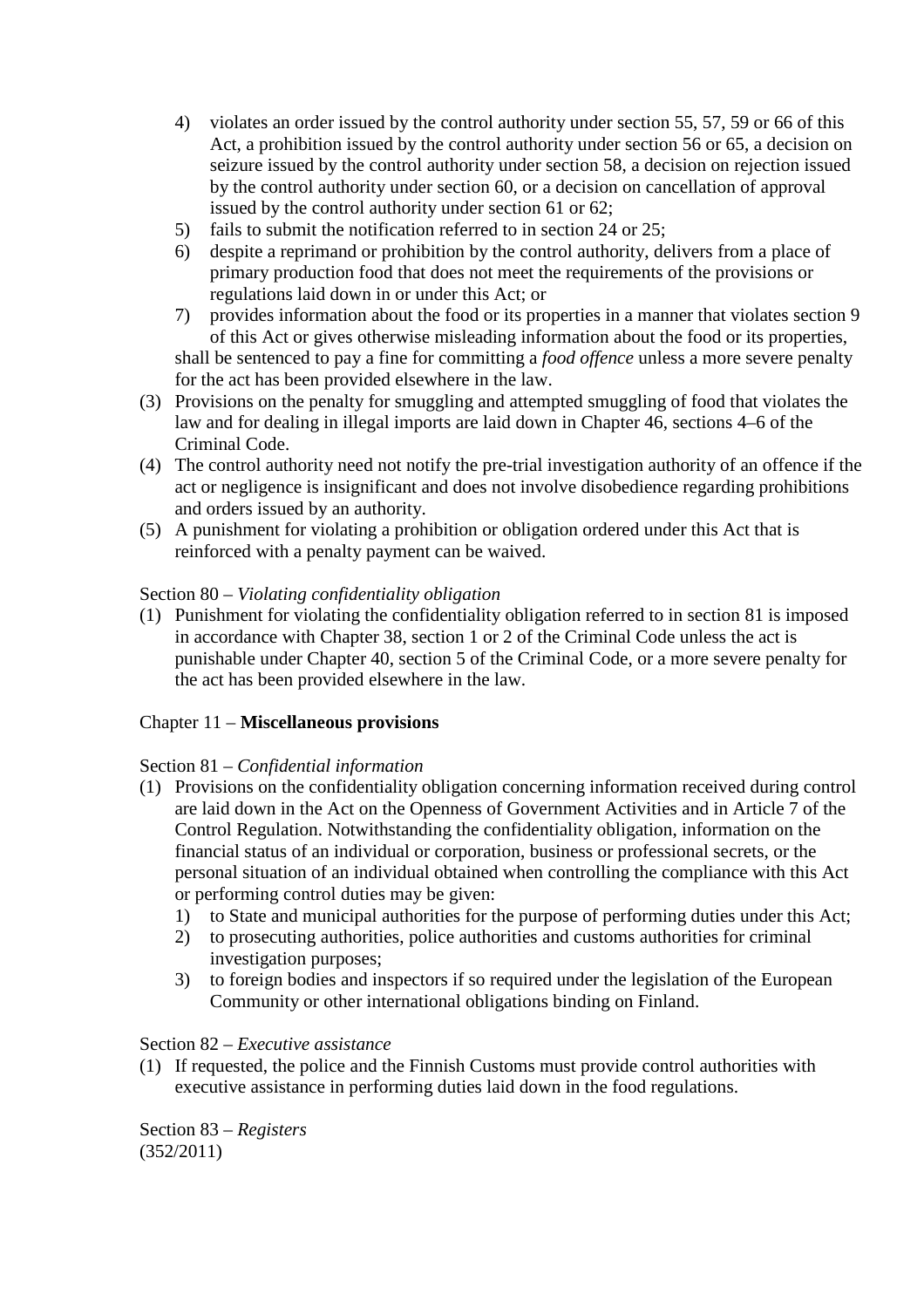- (1) The Finnish Food Safety Authority maintains, for the purpose of steering and developing the control and for the control duties it performs, a national register of all food premises, places of business placing on the market materials and articles intended to come into contact with food, first destinations, first destination operators, approved laboratories, and trained persons who have completed the training of hunters in health and hygiene referred to in Annex III, Section IV of the Foodstuffs of Animal Origin Hygiene Regulation. The Finnish Food Safety Authority issues an approval number to establishments referred to in section 13(2).
- (2) The National Supervisory Authority for Welfare and Health maintains a register of shops selling alcoholic beverages and production and storage sites for alcoholic beverages.
- (3) The Regional State Administrative Agency and municipal control authority maintain a register of the food premises under their control. The municipal control authority maintains a register of places of business placing on the market materials and articles intended to come into contact with food.
- (4) The Finnish Food Safety Authority maintains a register of places of primary production as laid down in the Act on the Information System of the Rural Business Administration (284/2008). Provisions on the responsibility of the register keeper are laid down in section 5 of the Act on the Information System of the Rural Business Administration. Municipalities use and update the register of places of primary production to the extent required by the duties laid down in this Act. Registers of fishing vessels and aquaculture establishments are maintained by the Ministry of Agriculture and Forestry as laid down in the Act on Implementing the Common Fisheries Policy of the European Union and by the Ministry of Agriculture and Forestry and Centres for Economic Development, Transport and the Environment as laid down in the Act on the Registration of Fishing and Aquaculture Vessels Operating at Sea (690/2010).
- (5) Based on the notifications referred to in sections 40(4) and 45(1), the Finnish Food Safety Authority maintains a register of matters connected with the investigation of food-borne outbreaks and the monitoring and control of zoonoses for the purpose of steering and development of the control.

#### Section 84 – *Information to be entered in the registers*

- (1) Identification data on control sites, control measures that have been planned and implemented, and other corresponding information that is in accordance with the provisions laid down in and under this Act and necessary for control purposes is entered in the registers. Identification data comprise the name, address and business identity code of the operator or, if this is not available, the operator's personal identity code, and the name and address of the object of control. In the case of approved laboratories, the analysis methods covered by the assessment and the name of the person responsible for testing are also entered in the register. The information is removed from the register no later than three years after the date on which the operator notified the control authority of the termination of its operations.
- (2) The Finnish Food Safety Authority publishes a list of the approved laboratories which shows the information mentioned above.
- (3) Otherwise the provisions of the Personal Data Act (523/1999) and the Act on the Openness of Government Activities apply to the collection and storing of personal data and the use and disclosure of information entered in a register.

Section 85 – *Government transfers* (1724/2009)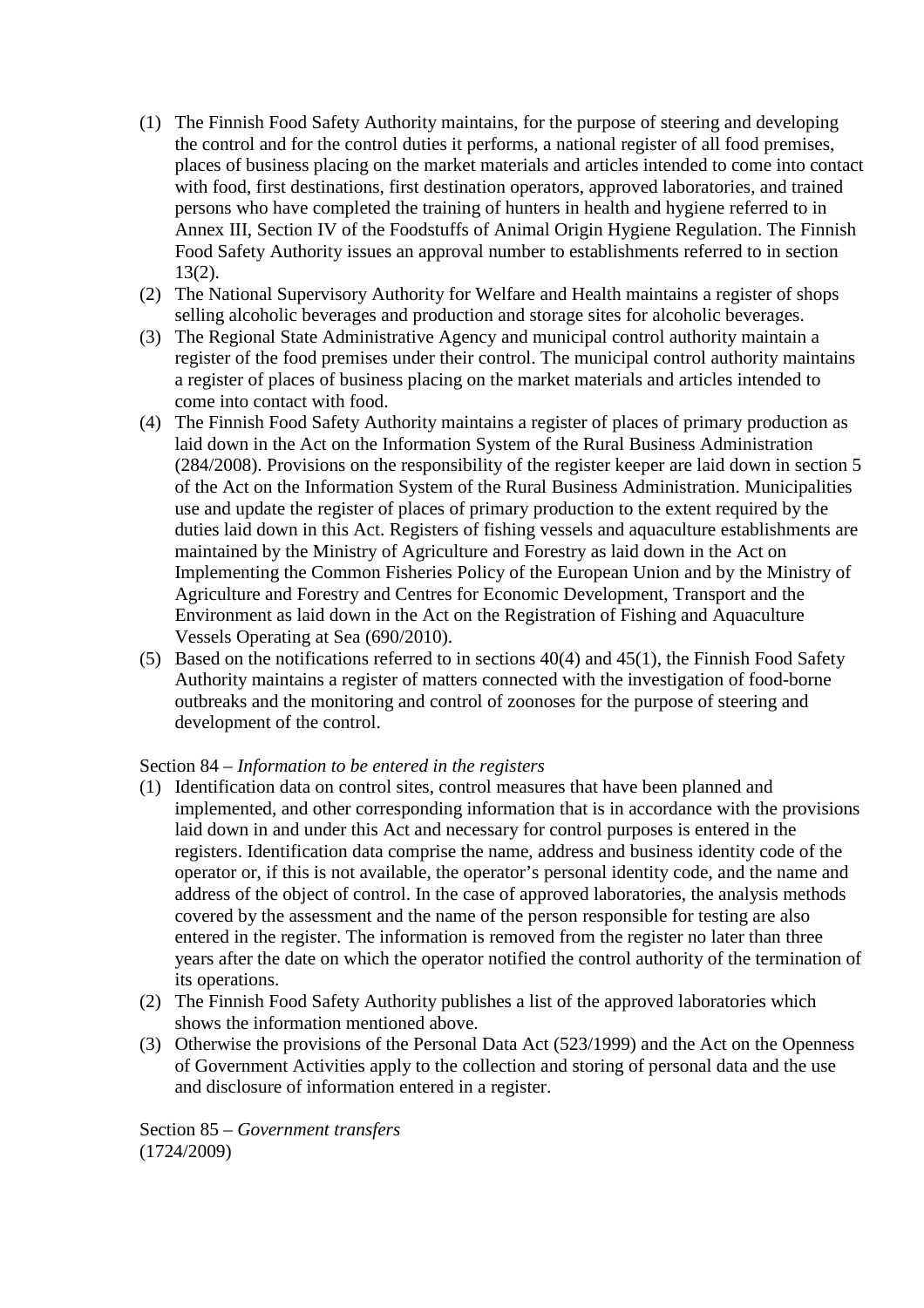(1) Unless otherwise provided by law, the Act on Government Transfers for Basic Municipal Services (1704/2009) applies to activities organised by municipalities under this Act.

# Section 86 – *Municipal food regulations*

- (1) A municipal food control authority may issue general regulations for preventing a foodrelated health hazard and for controlling food-related health conditions necessary for enforcing this Act which arise from local circumstances and apply to the municipality or a part of it.
- (2) The regulations may concern:
	- 1) handling, selling or conveyance of food at a large public event;
	- 2) handling, selling or conveyance of food at a market or other outdoor facility.
- (3) The municipal control authority may grant an exception to a food regulation on the grounds mentioned in the regulation.
- (4) A decision on the approval of food regulations is communicated in the manner in which municipal notifications are normally communicated in the municipality in question. The decision is considered to have been communicated when the notice has been placed on public view. The entry into force of food regulations is to be communicated in the same manner. The regulations must be notified to the Regional State Administrative Agency. (1495/2009)

# Chapter 12 – **Transitional provisions and entry into force**

### Section 87 – *Entry into force*

- (1) This Act enters into force on 1 March 2006. Section 13(2)(6-7), section 42 and section 76 of the Act enter into force as provided by Government Decree.
- (2) This Act repeals the following acts as amended:
	- 1) Food Act (361/1995) of 17 March 1995; and
	- 2) Act on Food Hygiene of Foodstuffs of Animal Origin (1195/1996) of 20 December 1996.
- (3) If there are references to the acts mentioned in subsection 2 elsewhere in the law, the provisions of this Act, once it has entered into force, apply instead.
- (4) Provisions issued by virtue of the acts mentioned in subsection 2 above remain in force until they are amended or repealed.
- (5) Measures necessary for the implementation of this Act may be undertaken before its entry into force.

#### Section 88 – *Transitional provisions*

- (1) Food premises and places of primary production approved or notified under the Food Act or the Health Protection Act before the entry into force of this Act and places of primary production registered under the Act on Food Hygiene of Foodstuffs of Animal Origin may, except for food premises of fishers and fish farmers, continue their operations without separate approval or notification. The municipal food control authority shall, within one year of the entry into force of the Act, inform the places of primary production known by them to be operating in the municipality that they are not required to submit the notification referred to in section 22.
- (2) Food premises approved under the Act on Food Hygiene of Foodstuffs of Animal Origin before the entry into force of this Act and food premises of fishers and fish farmers notified under the Health Protection Act, except for food premises referred to in section 13(2)(13), may, after the entry into force of this Act, continue their operations for three years without separate approval or notification, during which time they must submit a new application for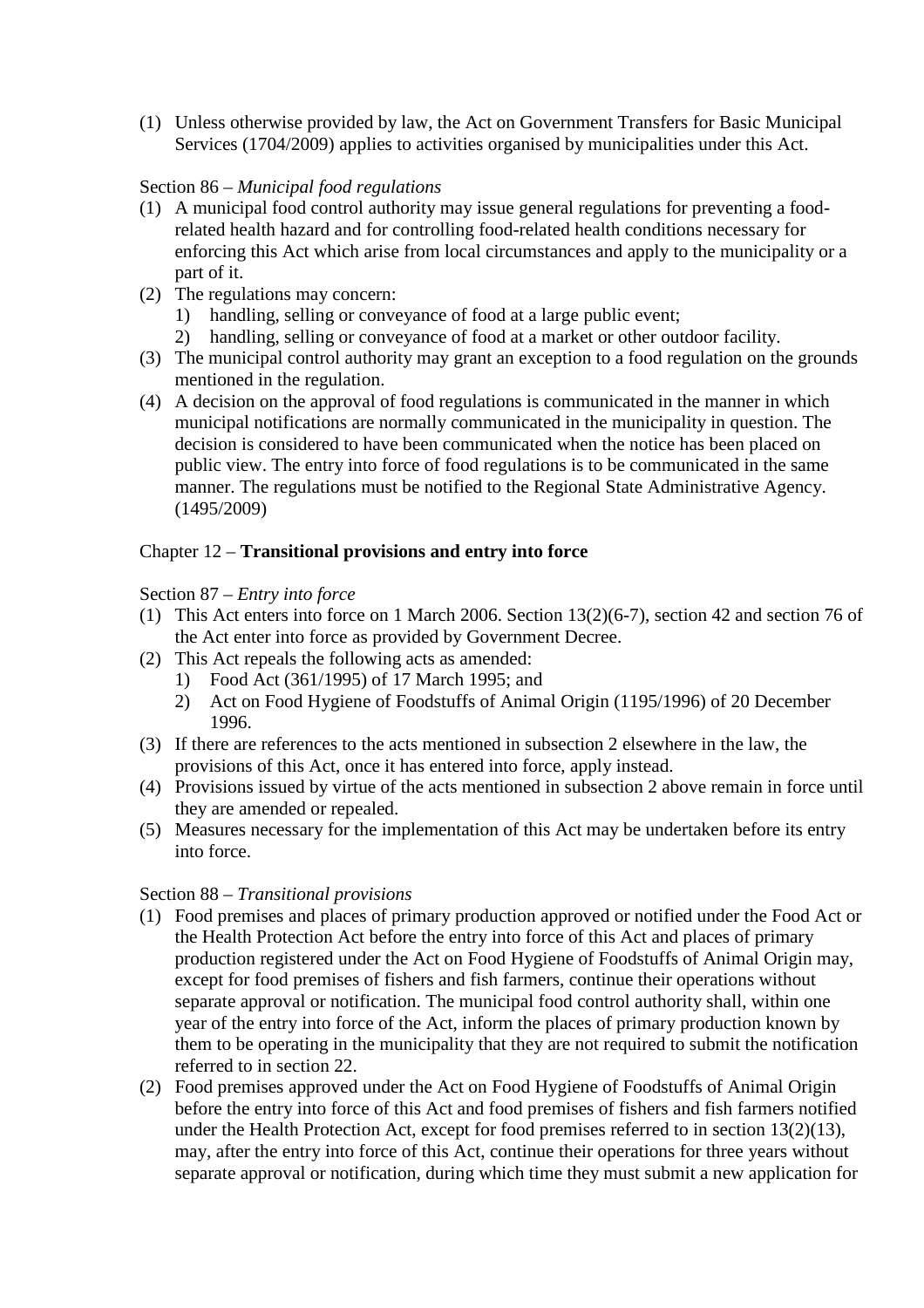approval to the control authority. The food premises in question may continue their operations during the processing of the application.

- (3) Notwithstanding section 39(1) of this Act, samples taken by an authority under the Decree of the Ministry of Agriculture and Forestry on laboratories carrying out tests on food of animal origin (957/2002) may be tested before 31 December 2006 in a laboratory approved under the Decree. Notwithstanding section 39(2) of this Act, own-check samples under the Decree Ministry of Agriculture and Forestry mentioned above may be tested before 31 December 2007 in a laboratory approved under the Decree. Other own-check samples referred to in section 39(2) of this Act may also be tested in other laboratories before 31 December 2007.
- (4) Persons qualified to perform food control upon the entry into force of this Act are considered to meet the qualification requirements for similar duties under this Act. Persons who upon the entry into force of this Act have not been required to have a competence certificate by virtue of their training or examinations taken must obtain a competence certificate within one year from the entry into force of the Act.
- (5) Municipalities, the Finnish Food Safety Authority, the National Product Control Agency for Welfare and Health, the Finnish Customs, the State Provincial Offices, the Finnish Defence Forces and border inspection veterinarians must have a control plan that complies with section 48 of this Act in place by 1 January 2007. A municipality may start collecting charges under section 71(1)(2) of this Act after it has approved the control plan and the rates referred to in section 71(1).

#### **Entry into force and application of the latest statutes amending this Act:**

#### 1495/2009

- (1) This Act enters into force on 1 January 2010.
- (2) Measures necessary for the implementation of this Act may be undertaken before its entry into force.

# 1724/2009

This Act enters into force on 1 January 2010.

Measures necessary for the implementation of this Act may be undertaken before its entry into force.

#### 643/2010

- (1) This Act enters into force on 1 September 2010.
- (2) An operator who places on the market materials and articles intended to come into contact with food shall make the notification on the place of business and operations practised there required by this Act to the food control authority of the municipality in which the place of business is located within one year from the entry into force of the Act.
- (3) A meat inspection laboratory approved before the entry into force of this Act is considered an approved official laboratory for the part of Trichinella testing without a separate approval until the end of 2013. If the approval of a meat inspection laboratory is pending at the Finnish Food Safety Authority upon the entry into force of this Act, the application is considered as the application for approval of a laboratory approved for testing official samples referred to in this Act.

#### 352/2011

(1) This Act enters into force on 1 September 2011.